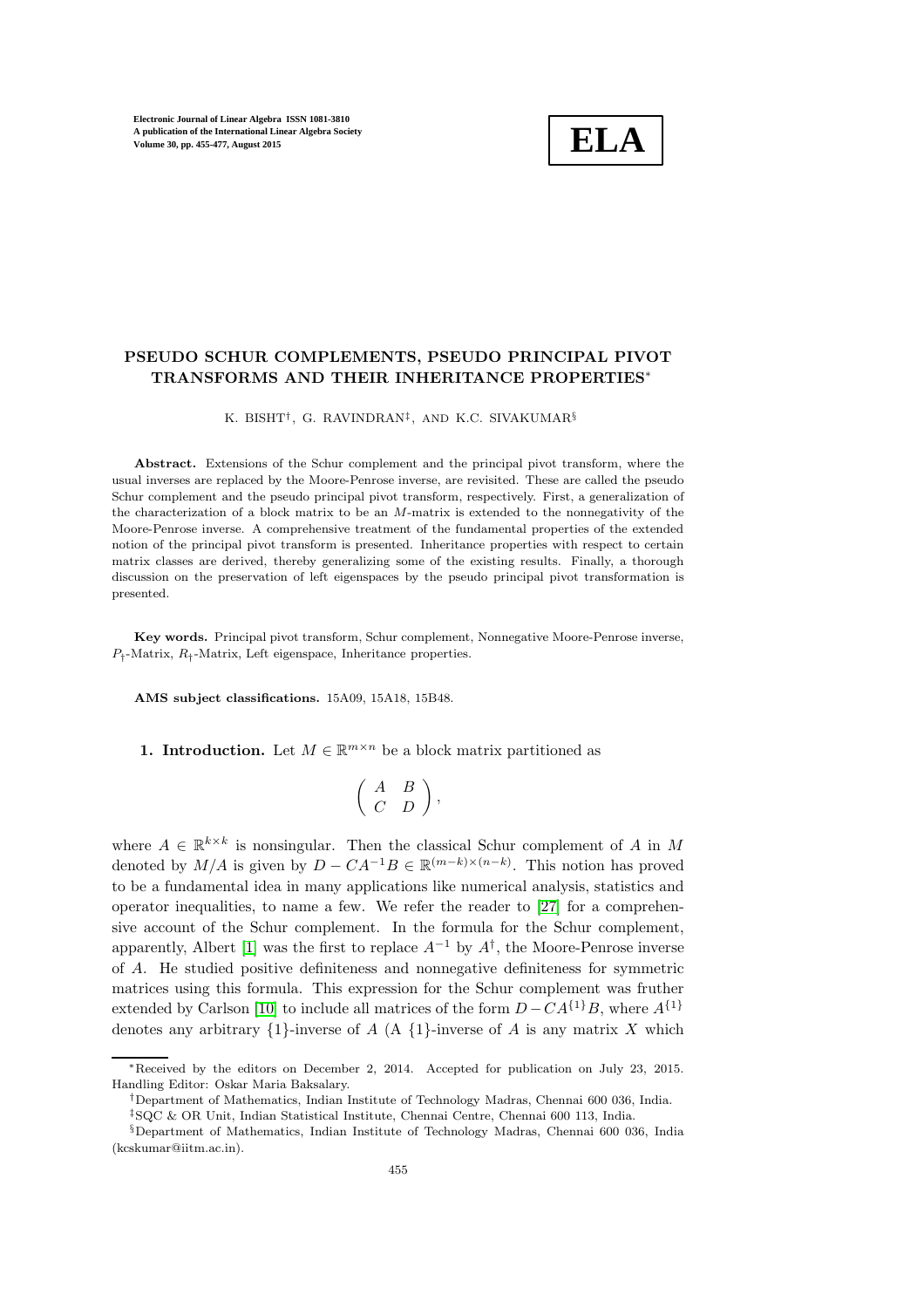$$
\boxed{\textbf{ELA}}
$$

### 456 K. Bisht, G. Ravindran, and K.C. Sivakumar

satisfies  $AXA = A$ ). Carlson proved that this generalized Schur complement is invariant under the choice of  $A^{\{1\}}$  if and only if  $B = 0$  or  $C = 0$  or  $R(B) \subseteq R(A)$  and  $R(C^T) \subseteq R(A^T)$ . Here  $R(X)$  denotes the range space of the matrix X. He also goes on to refer to this as a "natural setting for clean results in the area of Schur complements". Henceforth, we shall refer to these as natural conditions. He studies the relationship of the generalized Schur complements to certain optimal rank problems. The expression  $D-CA^{\dagger}B$ , is also referred to in the literature as the generalized Schur complement [\[11\]](#page-21-2), where the Sylvester's determinantal formula and a quotient formula are proved, among other things. Nevertheless, since we will be concerned with the case of the Moore-Penrose inverse (which is also called the pseudo inverse), we shall refer to it as the pseudo Schur complement.

Let us now turn to the most important object that is being studied here. Again, consider  $M$ , partitioned as above. If  $A$  is nonsingular, then the principal pivot transform (PPT) of  $M$  [\[24\]](#page-21-3) is the block matrix defined by

$$
\left(\begin{array}{cc}A^{-1} & -A^{-1}B \\ CA^{-1} & F\end{array}\right),
$$

where F is again, the Schur complement  $F = D - CA^{-1}B$ . This operation of obtaining the PPT arises in many contexts, namely mathematical programming, numerical analysis and statistics, to name a few. For an excellent survey of PPT we refer the reader to [\[23\]](#page-21-4), and [\[20\]](#page-21-5) for certain mapping and preserver properties of the PPT. This transformation has also received attention by researchers in linear complementarity theory for their inheritance properties with respect to many matrix classes. We refer to [\[22\]](#page-21-6) for more details of these results which are presented for symmetric cones in Euclidean Jordan algebras. Just as in the case of the generalized Schur complement, it is natural to study the PPT when the usual inverses are replaced by generalized inverses. Meenakshi [\[17\]](#page-21-7), was perhaps the first to study such a generalization for the Moore-Penrose inverse. We shall refer to this generalization of the PPT as the pseudo principal pivot transform (precise definition in Section 4). Recently, Rajesh Kannan and Bapat [\[19\]](#page-21-8) obtained certain interesting extensions of some of the well known results on the principal pivot transform. They also studied almost skew-symmetric matrices.

We organize the contents of the paper as follows. In the next section, we provide a brief background for the rest of the material in the article. The main result in the subsequent section is an extension to the case of the Moore-Penrose inverse of an inheritance property rather well known for M-matrices. This is presented in Theorem [3.4.](#page-5-0) Section 4 collects certain basic properties of the pseudo principal pivotal transform. In the process, we point to a couple of errors in a recent work [\[19\]](#page-21-8) and provide correct versions of these. Section 5 presents inheritance properties for the Schur complement and the pseudo principal pivot transform for two classes of matrices studied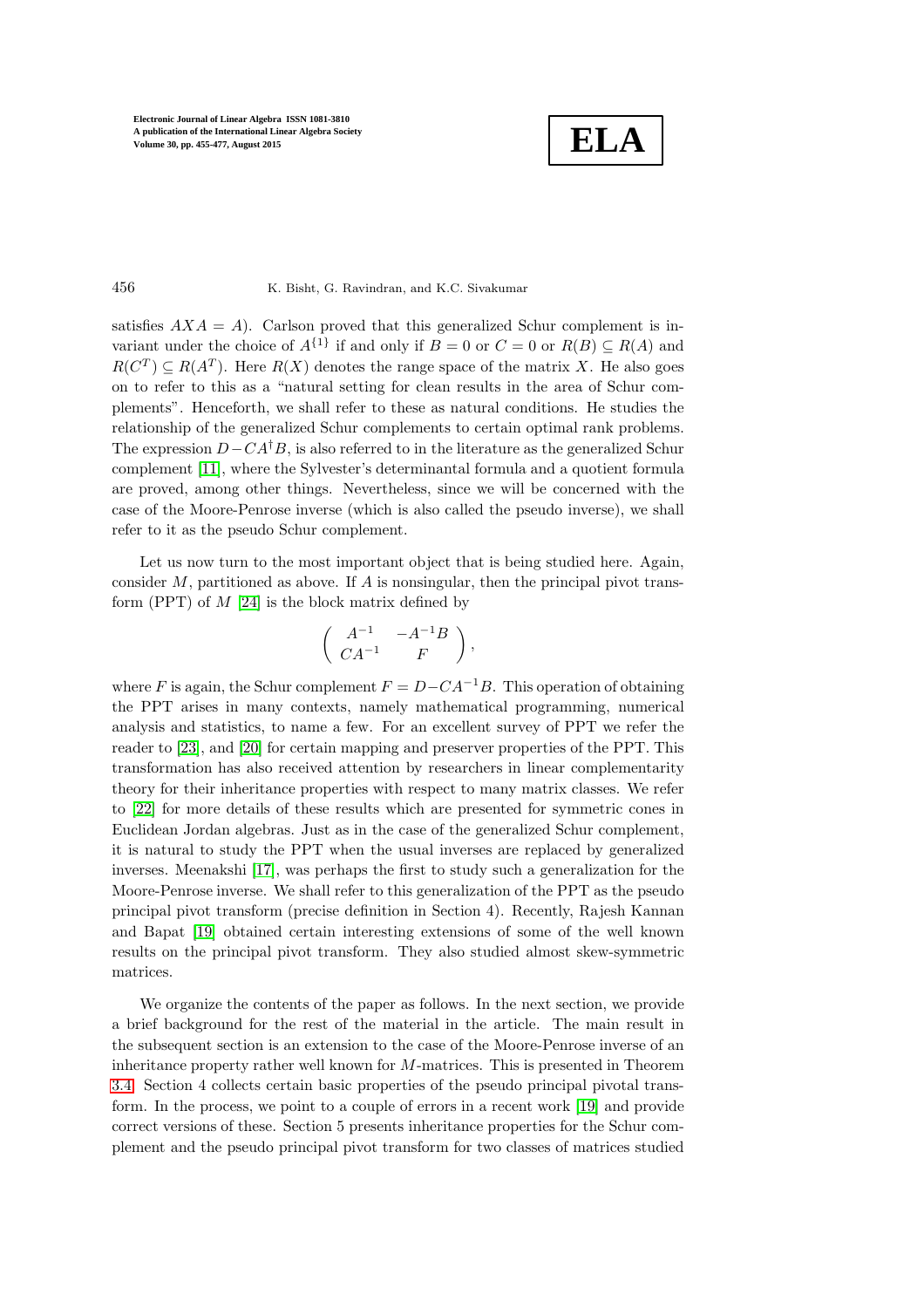**ELA**

Pseudo Schur Complements and Pseudo Principal Pivot Transforms 457

recently. The main results here are Theorem [5.4,](#page-13-0) Theorem [5.5](#page-14-0) and Theorem [5.10.](#page-15-0) In the concluding section, a thorough treatment of preservation of left eigenspaces by the principal pivot transform is undertaken, with Corollary [6.1](#page-20-0) presenting a summary of the results there.

2. Preliminaries. Let  $\mathbb{R}^n$  denote the *n* dimensional real Euclidean space and  $\mathbb{R}^n_+$  denote the nonnegative orthant in  $\mathbb{R}^n$ . For a matrix  $M \in \mathbb{R}^{m \times n}$ , the set of all  $m \times n$  matrices of real numbers, we denote the null space and the transpose of M by  $N(M)$  and  $M^T$ , respectively. The Moore-Penrose inverse of a matrix  $M \in \mathbb{R}^{m \times n}$ , denoted by  $M^{\dagger}$  is the unique solution  $X \in \mathbb{R}^{n \times m}$  of the equations:  $M = M X M$ ,  $X = XMX$ ,  $(MX)^{T} = MX$  and  $(XM)^{T} = XM$ . If M is nonsingular, then of course, we have  $M^{-1} = M^{\dagger}$ . Recall that  $M \in \mathbb{R}^{n \times n}$  is called range-symmetric (or an EP matrix) if  $R(M^T) = R(M)$ . For this class of matrices, the Moore-Penrose inverse  $M^{\dagger}$  commutes with M. Next, we collect some well known properties of  $M^{\dagger}$  that will be frequently used in this paper [\[3\]](#page-21-9). For a subspace  $S \subseteq \mathbb{R}^n$ , let  $P_S$  denote the orthogonal projection of  $\mathbb{R}^n$  onto the subspace S. If T is a subspace complementary to the subspace S, then  $P_{S,T}$  stands for the projection of  $\mathbb{R}^n$  onto the subspace S along the subspace T. We have:  $R(M^T) = R(M^{\dagger}); N(M^T) = N(M^{\dagger}); MM^{\dagger} = P_{R(M)};$  $M^{\dagger}M = P_{R(M^T)}$ . In particular, if  $x \in R(M^T)$ , then  $x = M^{\dagger}Mx$ .

<span id="page-2-0"></span>Next, we list certain results to be used in the sequel. The first result is well known, for instance one could refer to [\[26\]](#page-22-1).

THEOREM 2.1. Let  $A \geq 0$  be a square matrix. If S is any principal square submatrix of A then  $\rho(S) \leq \rho(A)$ . The inequality is strict if A is irreducible.

In the study of iterative schemes for systems of linear systems, the concept of a matrix splitting has proved to be very important. Specifically, for a nonsingular matrix A, a decomposition of the form  $A = U - V$ , when U is invertible, is referred to as a splitting. There are various types of splittings that have been studied in the literature. Let us only mention that the classical iterative techniques like the Gauss-Jordan method, the Gauss-Siedel method and the successive over-relaxation method are particular instances of a matrix splitting, as above [\[26\]](#page-22-1). When the matrix  $A$  is singular, the notion of a proper splitting was introduced by Berman and Plemmons [\[6\]](#page-21-10). For A, a decomposition of the form  $A = U - V$  is called a proper splitting if  $R(A) = R(U)$  and  $N(A) = N(U)$ . For many of the fundamental properties of a proper splitting and their role in the convergence of iterative methods for singular linear systems, we refer to the book [\[4\]](#page-21-11). In particular, the following will be useful in our discussion.

THEOREM 2.2. (Theorem 1, [\[6\]](#page-21-10)) Let  $A = U - V$  be a proper splitting. Then: (a)  $AA^{\dagger} = UU^{\dagger}$ ;  $A^{\dagger}A = U^{\dagger}U$ ;  $VU^{\dagger}U = V$ .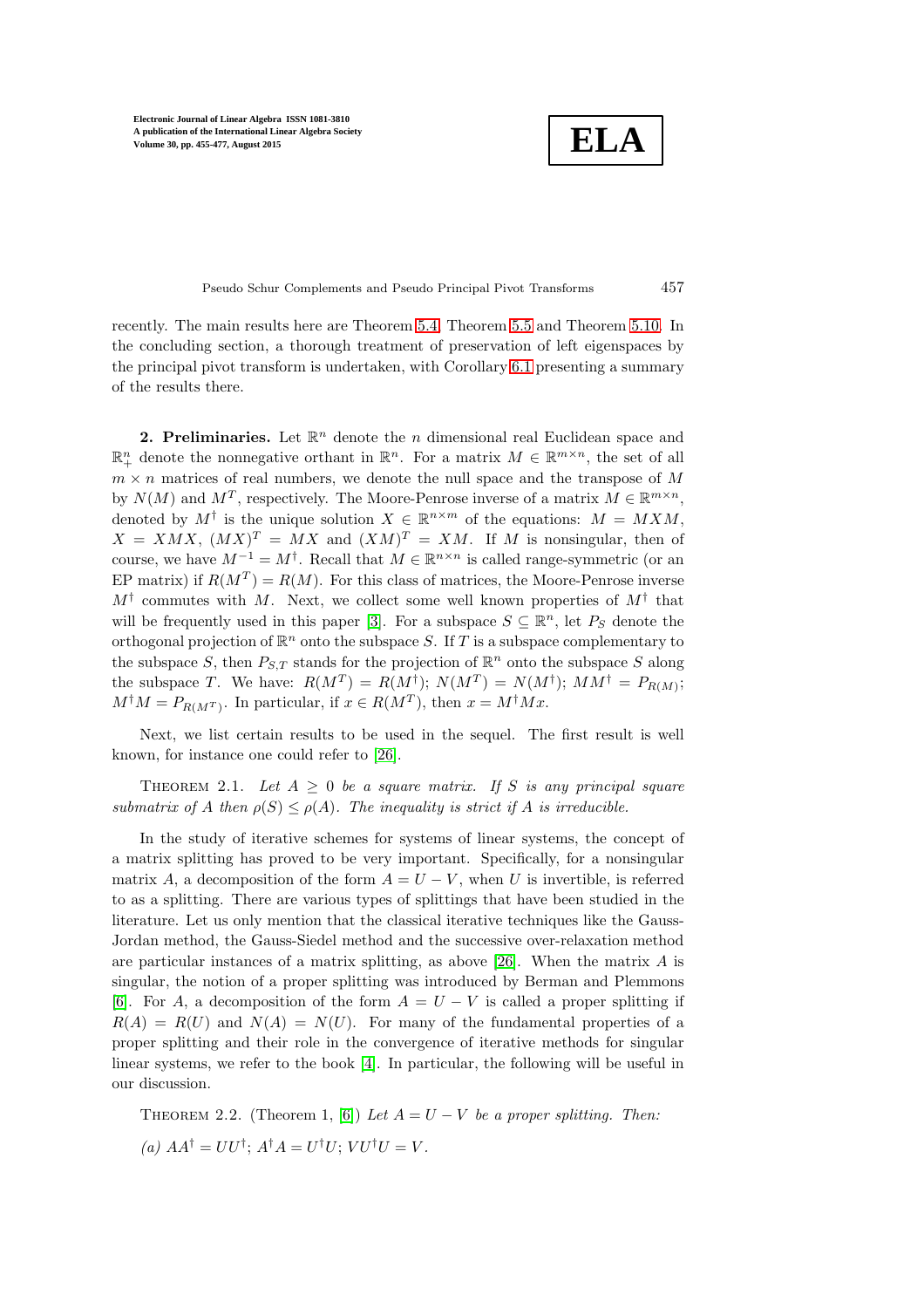

458 K. Bisht, G. Ravindran, and K.C. Sivakumar

(b) 
$$
A = U(I - U^{\dagger}V).
$$

(c)  $I-U^{\dagger}V$  is invertible.

(d)  $A^{\dagger} = (I - U^{\dagger}V)^{-1}U^{\dagger}$ .

<span id="page-3-1"></span>The next result gives two characterizations for the Moore-Penrose inverse to be nonnegative. The frame work is that of a proper splitting.

THEOREM 2.3. (Theorem 3, [\[5\]](#page-21-12)) Let  $A = U - V$  be a proper splitting such that  $U^{\dagger} \geq 0$  and  $U^{\dagger}V \geq 0$ . Then the following are equivalent:

- (a)  $A^{\dagger} \geq 0$ .
- (b)  $A^{\dagger}V > 0$ .
- (c)  $\rho(U^{\dagger}V) < 1$ .

If A and B are square invertible matrices, then  $(AB)^{-1} = B^{-1}A^{-1}$ . However, in case of generalized inverse this need not be true. The following result presents a characterization for the reverse order law to hold for the case of the Moore-Penrose inverse.

<span id="page-3-2"></span>THEOREM 2.4. (Theorem 2, [\[15\]](#page-21-13)) Let  $A \in \mathbb{C}^{m \times n}$  and  $B \in \mathbb{C}^{n \times p}$ . Then  $(AB)^{\dagger} =$  $B^{\dagger}A^{\dagger}$  if and only if  $BB^*A^{\dagger}A$  and  $A^*ABB^{\dagger}$  are Hermitian.

3. The Moore-Penrose inverse and inheritance of nonnegativity. It is well known that the Schur complement and formulae for inverses of partitioned matrices go hand in hand. We proceed in the same spirit, where we first consider the Moore-Penrose inverse of partitioned matrices. The following result is quite well known. The necessary part was shown in Theorem 1 in [\[7\]](#page-21-14) and Theorem 1 in [\[9\]](#page-21-15). In Corollary 2 in [\[8\]](#page-21-16) and Theorem 2.10 in [\[25\]](#page-22-2), a proof is given.

<span id="page-3-0"></span>THEOREM 3.1. Let  $A \in \mathbb{R}^{m \times n}$ ,  $B \in \mathbb{R}^{m \times p}$ ,  $C \in \mathbb{R}^{s \times n}$ ,  $D \in \mathbb{R}^{s \times p}$  and  $M =$  $\begin{pmatrix} A & B \\ C & D \end{pmatrix}$  such that  $F = D - CA^{\dagger}B$ . Then  $R(C^T) \subseteq R(A^T)$ ,  $R(B) \subseteq R(A)$ ,  $R(C) \subseteq R(F)$  and  $R(B^T) \subseteq R(F^T)$  if and only if

$$
M^{\dagger} = \left( \begin{array}{cc} A^{\dagger} + A^{\dagger} B F^{\dagger} C A^{\dagger} & - A^{\dagger} B F^{\dagger} \\ - F^{\dagger} C A^{\dagger} & F^{\dagger} \end{array} \right) \; .
$$

REMARK 3.1. Let  $M = \begin{pmatrix} A & B \\ C & D \end{pmatrix}$ , where  $A \in \mathbb{R}^{n \times n}$  and  $D \in \mathbb{R}^{m \times m}$ . Define  $U = \begin{pmatrix} 0 & I_m \\ I_m & 0 \end{pmatrix}$  $I_n \quad 0$ ), then U is orthogonal and  $U^T = \begin{pmatrix} 0 & I_n \\ I_n & 0 \end{pmatrix}$  $I_m$  0 ). Then  $N =$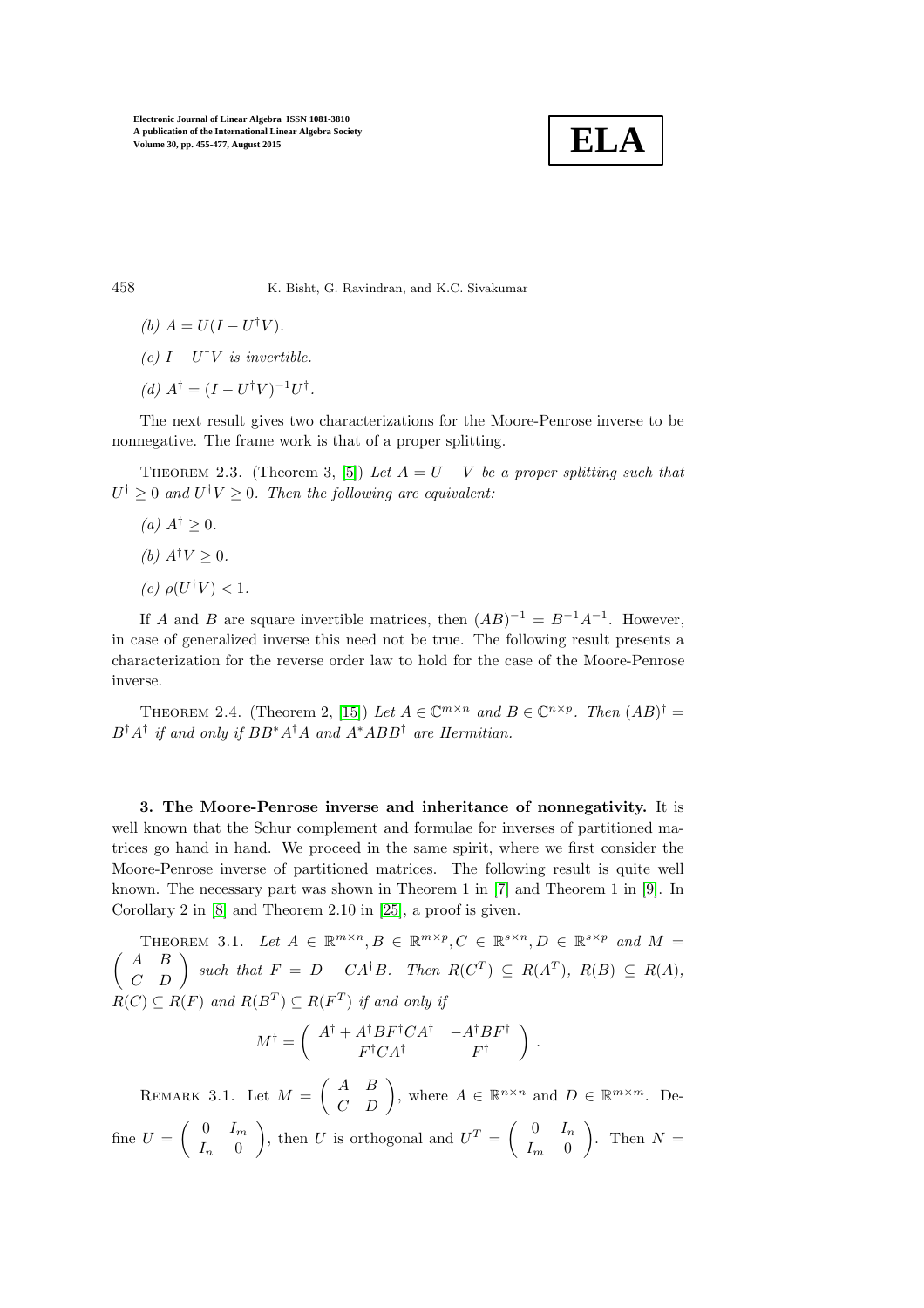$$
\boxed{\textbf{ELA}}
$$

Pseudo Schur Complements and Pseudo Principal Pivot Transforms 459

 $U M U^{T} = \begin{pmatrix} D & C \\ B & A \end{pmatrix}$ . The pseudo Schur complement of A in M is  $F = D - CA^{\dagger}B$ and the pseudo Schur complement of D in N is  $G = A - BD^{\dagger}C$ .

Let us reiterate that the two inclusions  $R(B) \subseteq R(A)$  and  $R(C^T) \subseteq R(A^T)$  are the natural conditions that we had referred to, in the introduction. Next, we state a complementary result. This does not seem to be as well known as the previous result. However, we skip its proof. Note that this result uses the pseudo Schur complement  $G = A - BD^{\dagger}C$ , which is called the complementary Schur complement in [\[2\]](#page-21-17). This time, the natural conditions are  $R(B^T) \subseteq R(D^T)$  and  $R(C) \subseteq R(D)$ . These conditions guarantee that the complementary Schur complement  $G = A - BD<sup>{1}</sup>C$ is invariant under any  $\{1\}$ -inverse  $D^{\{1\}}$  of D. Again, we state the result and for a proof, the reader may refer to Theorem 2.1 in [\[13\]](#page-21-18).

<span id="page-4-0"></span>THEOREM 3.2. Let  $M = \begin{pmatrix} A & B \\ C & D \end{pmatrix}$  with the blocks defined as in Theorem [3.1.](#page-3-0) Suppose that  $R(B^T) \subseteq R(D^T)$ ,  $R(C) \subseteq R(D)$ ,  $R(B) \subseteq R(G)$  and  $R(C^T) \subseteq R(G^T)$ , where  $G = A - BD^{\dagger}C$ . Then

$$
M^\dagger = \left( \begin{array}{cc} G^\dagger & -G^\dagger B D^\dagger \\ -D^\dagger C G^\dagger & D^\dagger + D^\dagger C G^\dagger B D^\dagger \end{array} \right).
$$

By comparing the two expressions for  $M^{\dagger}$ , we obtain the formulae:

$$
G^{\dagger} = A^{\dagger} + A^{\dagger} B F^{\dagger} C A^{\dagger} \text{ and } F^{\dagger} = D^{\dagger} + D^{\dagger} C G^{\dagger} B D^{\dagger},
$$

in the presence of all the eight inclusions of Theorem [3.1](#page-3-0) and Theorem [3.2.](#page-4-0) Using these formulae, next we derive another expression for the Moore-Penrose inverse of M involving the pseudo Schur complements of A and D. This will be used in the subsequent result.

<span id="page-4-1"></span>THEOREM 3.3. Let  $M = \begin{pmatrix} A & B \\ C & D \end{pmatrix}$ . Suppose that  $R(C^T) \subseteq R(A^T)$ ,  $R(B) \subseteq$  $R(A), R(B^T) \subseteq R(F^T), R(C) \subseteq R(F), R(C) \subseteq R(D), R(B^T) \subseteq R(D^T), R(B) \subseteq$  $R(G)$  and  $R(C^T) \subseteq R(G^T)$ , where  $F = D - CA^{\dagger}B$  and  $G = A - BD^{\dagger}C$ . Then

$$
M^{\dagger} = \begin{pmatrix} G^{\dagger} & -A^{\dagger}BF^{\dagger} \\ -D^{\dagger}CG^{\dagger} & F^{\dagger} \end{pmatrix}.
$$

<span id="page-4-2"></span>REMARK 3.2. Let M be as above such that  $R(C^T) \subseteq R(A^T)$ ,  $R(B) \subseteq R(A)$ ,  $R(B^T) \subseteq R(F^T), R(C) \subseteq R(F), R(C) \subseteq R(D), R(B^T) \subseteq R(D^T), R(B) \subseteq R(G)$  and  $R(C^T) \subseteq R(G^T)$ . Then it may be verified that

$$
M^{\dagger}M = \begin{pmatrix} A^{\dagger}A & 0 \\ 0 & D^{\dagger}D \end{pmatrix}.
$$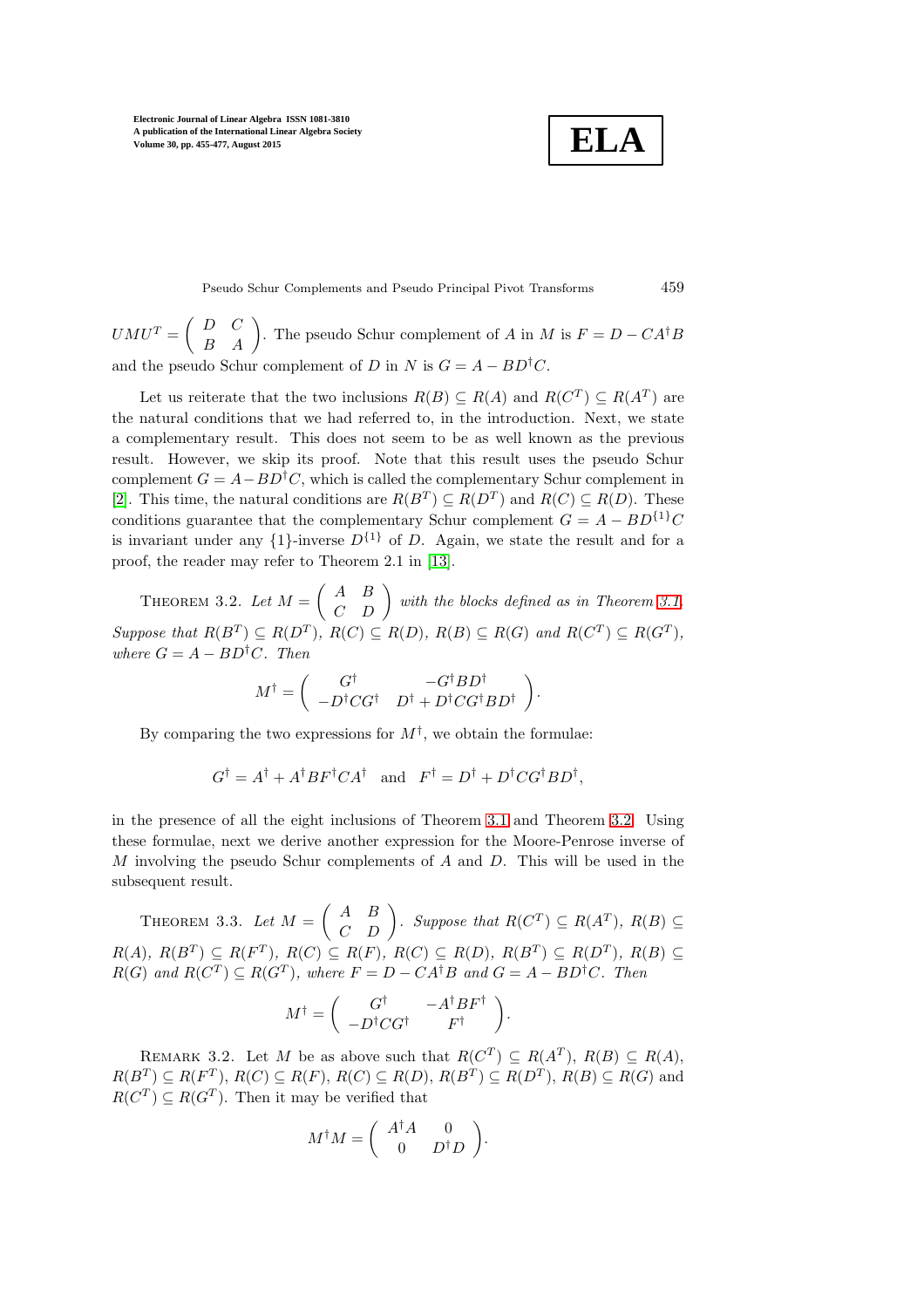**ELA**

### 460 K. Bisht, G. Ravindran, and K.C. Sivakumar

Our first main result uses the theorem above to obtain a necessary and sufficient condition for the nonnegativity of the Moore-Penrose inverse of a block matrix M. This is expressed in terms of the nonnegativity of the Moore-Penrose inverse of the principal subtransformations  $A$  and  $D$  and the nonnegativity of the Moore-Penrose inverse of the pseudo Schur complements  $F$  and  $G$ . Let us recall the classical result for Z-matrices. First, a square matrix  $S$  is called a Z-matrix, if all its off-diagonal entries are nonpositive. If S is a Z-matrix, it then follows that we can write  $S = tI - T$ where  $t \geq 0$  and  $T \geq 0$ . Let  $L = \begin{pmatrix} A & B \\ C & D \end{pmatrix}$  be a square matrix. Suppose that A and D are square matrices of the same order and also are Z-matrices. Further, let B and C be nonpositive matrices so that L itself is a  $Z$ -matrix. Markham, (Theorem 3, [\[16\]](#page-21-19)) has shown that L is (an invertible) M-matrix if and only if  $A, D$  and the two Schur complements,  $F = D - CA^{-1}B$  and  $G = A - BD^{-1}C$  are (invertible)  $M$ -matrices. It is well known that an invertible  $M$ -matrix has the property that its inverse is nonnegative [\[4\]](#page-21-11). Thus, L is an invertible M-matrix if and only if  $A^{-1} \geq$  $0, D^{-1} \geq 0, F^{-1} \geq 0$  and  $G^{-1} \geq 0$ . In what follows, we enlarge the applicability of this result by considering the case of the Moore-Penrose inverse. To place this result in a proper perspective, let us observe the following. Let us say that a decomposition  $S = U - V$  is a pseudo splitting if  $U^{\dagger} \geq 0$  and  $U^{\dagger} V \geq 0$ . If S is a Z-matrix with the representation  $S = tI - T$  with  $t \neq 0$ , as above, we may set  $U = tI$  and  $V = T$ , so that  $U^{\dagger} = U^{-1} \geq 0$  and since  $V \geq 0$ , we also have  $U^{\dagger}V \geq 0$ . Thus, a Z-matrix has always a pseudo splitting. Below, a splitting which is both a proper splitting and a pseudo splitting will be called a pseudo proper splitting.

<span id="page-5-0"></span>THEOREM 3.4. Let  $M = \begin{pmatrix} A & B \\ C & D \end{pmatrix}$  with A, B, C and  $D \in \mathbb{R}^{n \times n}$  such that  $B \leq 0$  and  $C \leq 0$ . Let A and D possess pseudo proper splittings. Further, suppose that the inclusions in Theorem [3.3](#page-4-1) hold. Then  $M^{\dagger} \geq 0$  if and only if  $A^{\dagger} \geq 0$ ,  $D^{\dagger} \geq 0$ ,  $F^{\dagger} \geq 0$  and  $G^{\dagger} \geq 0$ .

*Proof.* Sufficiency: Let  $A^{\dagger}$ ,  $D^{\dagger}$ ,  $F^{\dagger}$  and  $G^{\dagger}$  all be nonnegative. Since B and C are nonpositive, it follows that  $M^{\dagger} = \begin{pmatrix} G^{\dagger} & -A^{\dagger}BF^{\dagger} \\ D^{\dagger}GG^{\dagger} & D^{\dagger} \end{pmatrix}$  $-D$ <sup>†</sup> $CG^{\dagger}$   $F^{\dagger}$ is nonnegative.

*Necessity*: Let  $M^{\dagger} \geq 0$ . Then  $G^{\dagger} \geq 0$  and  $F^{\dagger} \geq 0$ . Next, we prove that  $A^{\dagger} \geq 0$ . Since A has a pseudo proper splitting, there exist matrices  $U_A$  and  $V_A$  such that  $A = U_A - V_A$ ,  $N(A) = N(U_A)$ ,  $R(A) = R(U_A)$ ,  $U_A^{\dagger} \ge 0$  and  $U_A^{\dagger} V_A \ge 0$ . Similarly, there exist matrices  $U_D$  and  $V_D$  such that  $D = U_D - V_D$  with  $N(D) = N(U_D)$ ,  $R(D) = R(U_D), U_D^{\dagger} \geq 0$  and  $U_D^{\dagger} V_D \geq 0$ . Set  $U_M = \begin{pmatrix} U_A & 0 \\ 0 & U_B \end{pmatrix}$  $0$   $U_D$ ) and  $V_M =$  $\left(\begin{array}{cc} V_A & -B \end{array}\right)$  $-C$   $V_D$ ). Then  $M = U_M - V_M$ . Also,  $U_M^{\dagger} =$  $\int U_A^{\dagger} = 0$  $0$   $U_D^{\dagger}$  $\setminus$  $\geq 0$  and  $U_M^{\dagger}V_M =$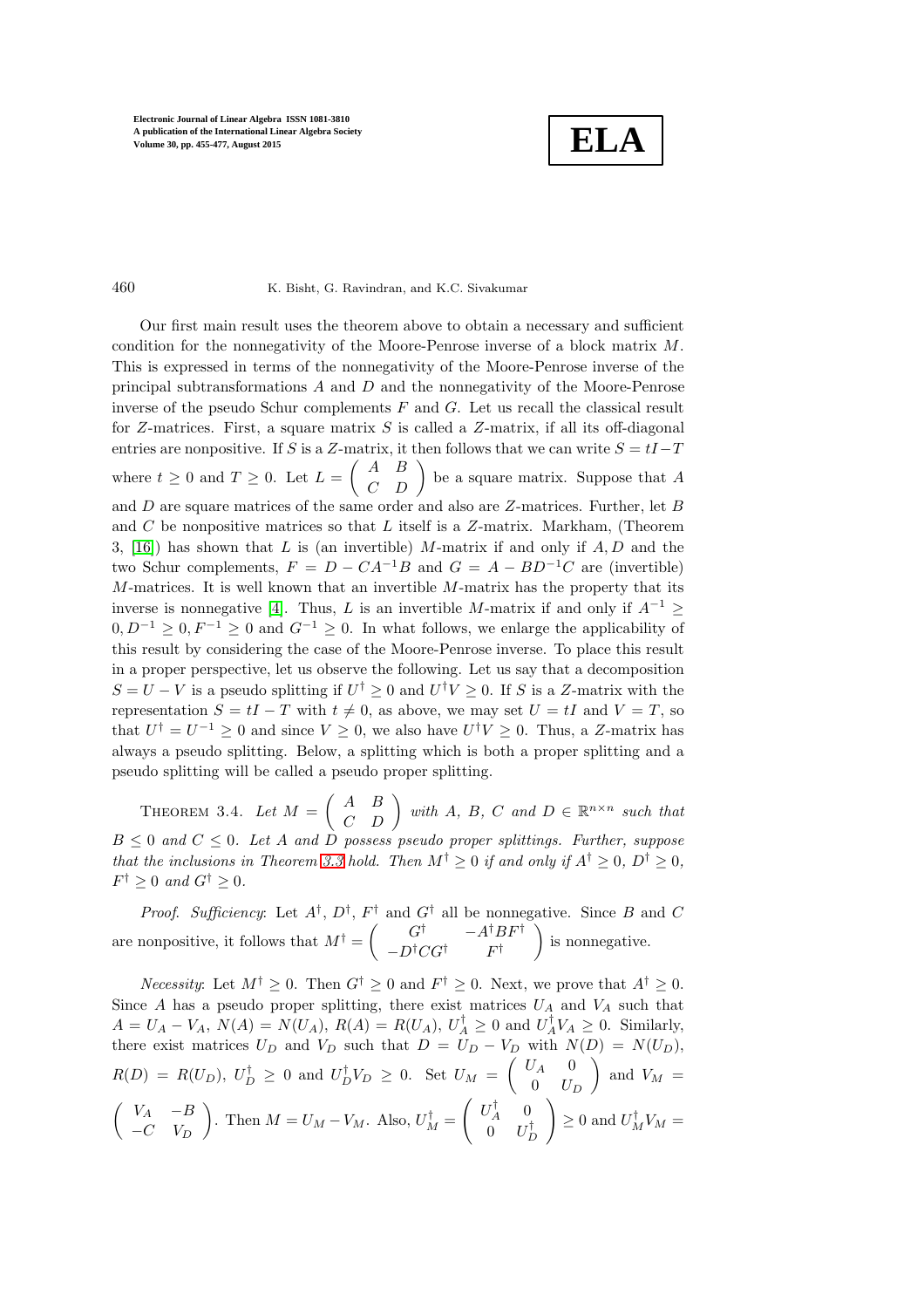**ELA**

Pseudo Schur Complements and Pseudo Principal Pivot Transforms 461

 $\begin{pmatrix} U_A^{\dagger}V_A & -U_A^{\dagger}B \end{pmatrix}$  $-U_D^{\dagger}C$   $U_D^{\dagger}V_D$  $\setminus$  $\geq 0$ . Next, we claim that  $M = U_M - V_M$  is a proper splitting,  $N(U_M)$  and  $R(M) = R(U_M)$ .

Let  $x = \begin{pmatrix} x^1 \\ y^1 \end{pmatrix}$  $\boldsymbol{x}$ 2  $\Big\} \in N(U_M)$  so that  $U_M x = 0$ . So,  $U_A x^1 = 0$  and  $U_D x^2 = 0$  which in turn give  $x^1 \in N(A)$  and  $x^2 \in N(D)$ , since  $N(A) = N(U_A)$  and  $N(D) = N(U_D)$ . Since  $N(D) \subseteq N(B)$  and  $N(A) \subseteq N(C)$  we then have  $Mx = \begin{pmatrix} Ax^1 + Bx^2 \\ Cx^1 + Dx^2 \end{pmatrix}$  $Cx^{1} + Dx^{2}$  $\Big) = 0.$ This proves that  $x \in N(M)$ , and hence,  $N(U_M) \subseteq N(M)$ . On the other hand, let  $x \in N(M)$ , so that  $M^{\dagger}Mx = 0$ . By Remark [3.2,](#page-4-2) we have  $M^{\dagger}M = \begin{pmatrix} A^{\dagger}A & 0 \\ 0 & D^{\dagger}A \end{pmatrix}$  $0$   $D^{\dagger}D$  $\bigg),$ we then have  $A^{\dagger}Ax^1 = 0$  and  $D^{\dagger}Dx^2 = 0$ . Thus,  $x^1 \in N(A) = N(U_A)$  and  $x^2 \in$  $N(D) = N(U_D)$ . Thus,  $U_M x = \begin{pmatrix} U_A x^1 \\ U_B x^2 \end{pmatrix}$  $U_D x^2$ = 0 showing that  $x \in N(U_M)$ . Hence,  $N(M) \subseteq N(U_M)$ . So,  $N(M) = N(U_M)$ . In order to show that  $R(M) = R(U_M)$ , we show instead, that  $N(M^T) = N(U_M^T)$ . Let  $y = \begin{pmatrix} y^1 \\ y^2 \end{pmatrix}$  $y^2$  $\Big) \in N(U_M^T)$ , so that  $U_A^T y^1 = 0$ and  $U_D^T y^2 = 0$ . So,  $y^1 \in N(A^T)$  (since  $N(A^T) = N(U_A^T)$ ) and  $y^2 \in N(D^T)$  (since  $N(D^T) = N(U_D^T)$ ). Also,  $N(A^T) \subseteq N(B^T)$  and  $N(D^T) \subseteq N(C^T)$ , so that  $M^T y =$  $\int A^T y^1 + C^T y^2$  $B<sup>T</sup>y<sup>1</sup> + D<sup>T</sup>y<sup>2</sup>$  $= 0$ . This proves that  $y \in N(M^T)$  and so  $N(U_M^T) \subseteq N(M^T)$ . By the rank-nullity dimension theorem, we conclude that  $N(U_M^T) = N(M^T)$  and so we have  $R(U_M) = R(M)$ . Thus,  $M = U_M - V_M$  is a pseudo proper splitting. Since  $M^{\dagger} \geq 0$ , by Theorem [2.3,](#page-3-1) we have  $\rho(U_M^{\dagger}V_M) < 1$ . By Theorem [2.1,](#page-2-0) we then have  $\rho(U_A^{\dagger} V_A) \leq \rho(U_M^{\dagger} V_M) < 1$ . By Theorem [2.3](#page-3-1) again, it follows that  $A^{\dagger} \geq 0$ . Similarly,  $D^{\dagger} \geq 0.$ 

Next, we give an example to illustrate the above result.

EXAMPLE 3.1. Let  $A = \begin{pmatrix} 2 & -1 \\ -1 & 2 \end{pmatrix}$ ,  $B = \begin{pmatrix} -1 & -1 \\ 0 & 0 \end{pmatrix}$ ,  $C = \begin{pmatrix} 0 & -1 \\ 0 & -1 \end{pmatrix}$  $0 -1$  $\setminus$ and  $D = \begin{pmatrix} 1 & 1 \\ 1 & 1 \end{pmatrix}$ . Then the inclusions of Theorem [3.3](#page-4-1) are satisfied. Set  $U_A =$  $\begin{pmatrix} 2 & 0 \\ 0 & 2 \end{pmatrix}$ ,  $V_A = U_A - A = \begin{pmatrix} 0 & 1 \\ 1 & 0 \end{pmatrix}$ ,  $U_D = \begin{pmatrix} 2 & 2 \\ 2 & 2 \end{pmatrix}$  and  $V_D = U_D - D =$  $\begin{pmatrix} 1 & 1 \\ 1 & 1 \end{pmatrix}$ . Then it is easy to verify that these are pseudo proper splittings for A and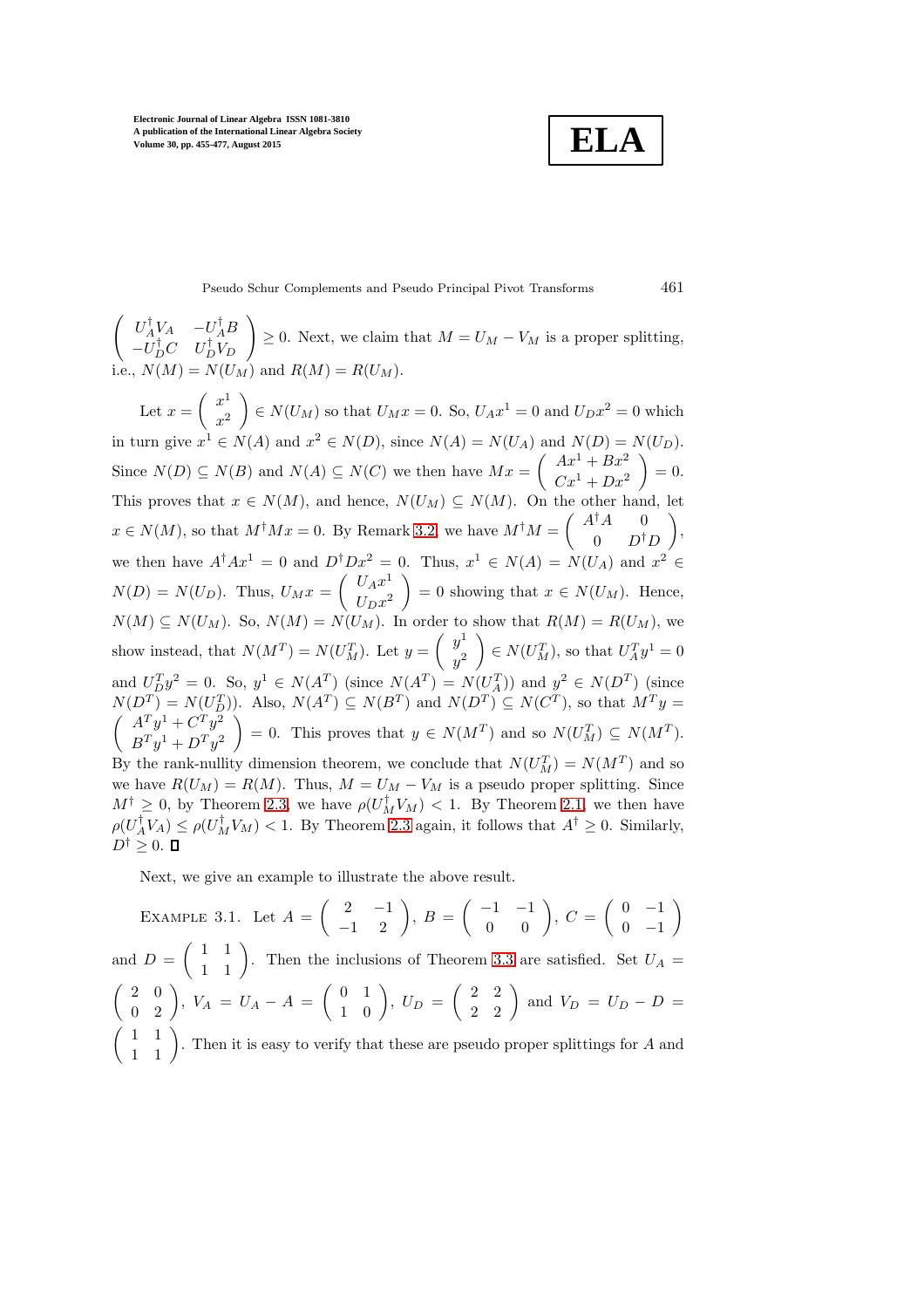$$
\boxed{\textbf{ELA}}
$$

462 K. Bisht, G. Ravindran, and K.C. Sivakumar

D, respectively. Observe that  $A^{\dagger} \geq 0$ ,  $D^{\dagger} \geq 0$ ,  $F^{\dagger} \geq 0$ ,  $G^{\dagger} \geq 0$  and  $M^{\dagger} \geq 0$ . In fact,

$$
M^{\dagger} = \begin{pmatrix} 1 & 1 & \frac{1}{2} & \frac{1}{2} \\ \frac{1}{2} & 1 & \frac{1}{4} & \frac{1}{4} \\ \frac{1}{4} & \frac{1}{2} & \frac{3}{8} & \frac{3}{8} \\ \frac{1}{4} & \frac{1}{2} & \frac{3}{8} & \frac{3}{8} \end{pmatrix}.
$$

4. The pseudo principal pivot transform. As mentioned in the introduction, the principal pivot transform involving the Moore-Penrose inverse has been studied in the literature. In what follows, we consider it once again, albeit with a different name, the pseudo principal pivot transform. We also find it natural to consider the complementary pseudo principal pivot transform.

DEFINITION 4.1. Let  $M$  be defined as in Theorem [3.1.](#page-3-0) Then the *pseudo principal* pivot transform of M relative to A is defined by

$$
H := ppt(M, A)_{\dagger} = \begin{pmatrix} A^{\dagger} & -A^{\dagger}B \\ CA^{\dagger} & F \end{pmatrix},
$$

where  $F = D - CA^{\dagger}B$ . The complementary pseudo principal pivot transform of M relative to D is defined by

$$
J := cpppt(M, D)_{\dagger} = \begin{pmatrix} G & BD^{\dagger} \\ -D^{\dagger}C & D^{\dagger} \end{pmatrix},
$$

where  $G = A - BD^{\dagger}C$ .

Both the operations of pseudo principal transforms defined here are involutions. Specifically, we have the following result. It is interesting to observe that in the next results which are of a fundamental nature, the natural conditions provide the frame work (see also Theorem [4.1\)](#page-10-0).

<span id="page-7-0"></span>LEMMA 4.1. Let M be the same as above, and let  $H = pppt(M, A)$ <sub>t</sub> and  $J =$  $cpppt(M, D)$ <sub>†</sub>.

(i) Suppose that  $R(B) \subseteq R(A)$  and  $R(C^T) \subseteq R(A^T)$ . Then pppt  $(H, A^{\dagger})_{\dagger} = M$ .

(ii) Suppose that  $R(C) \subseteq R(D)$  and  $R(B^T) \subseteq R(D^T)$ . Then cpppt  $(J, D^{\dagger})_{\dagger} =$ M.

*Proof.* We prove (i). The proof for (ii) is similar. Set  $W = A^{\dagger}, X = -A^{\dagger}B$  and  $Y = CA^{\dagger}$ . Then  $H = \begin{pmatrix} W & X \\ Y & F \end{pmatrix}$ . So,  $\setminus$ 

$$
pppt(H, A^{\dagger})_{\dagger} = pppt(H, W)_{\dagger} = \begin{pmatrix} W^{\dagger} & -W^{\dagger}X \\ YW^{\dagger} & F - YW^{\dagger}X \end{pmatrix}
$$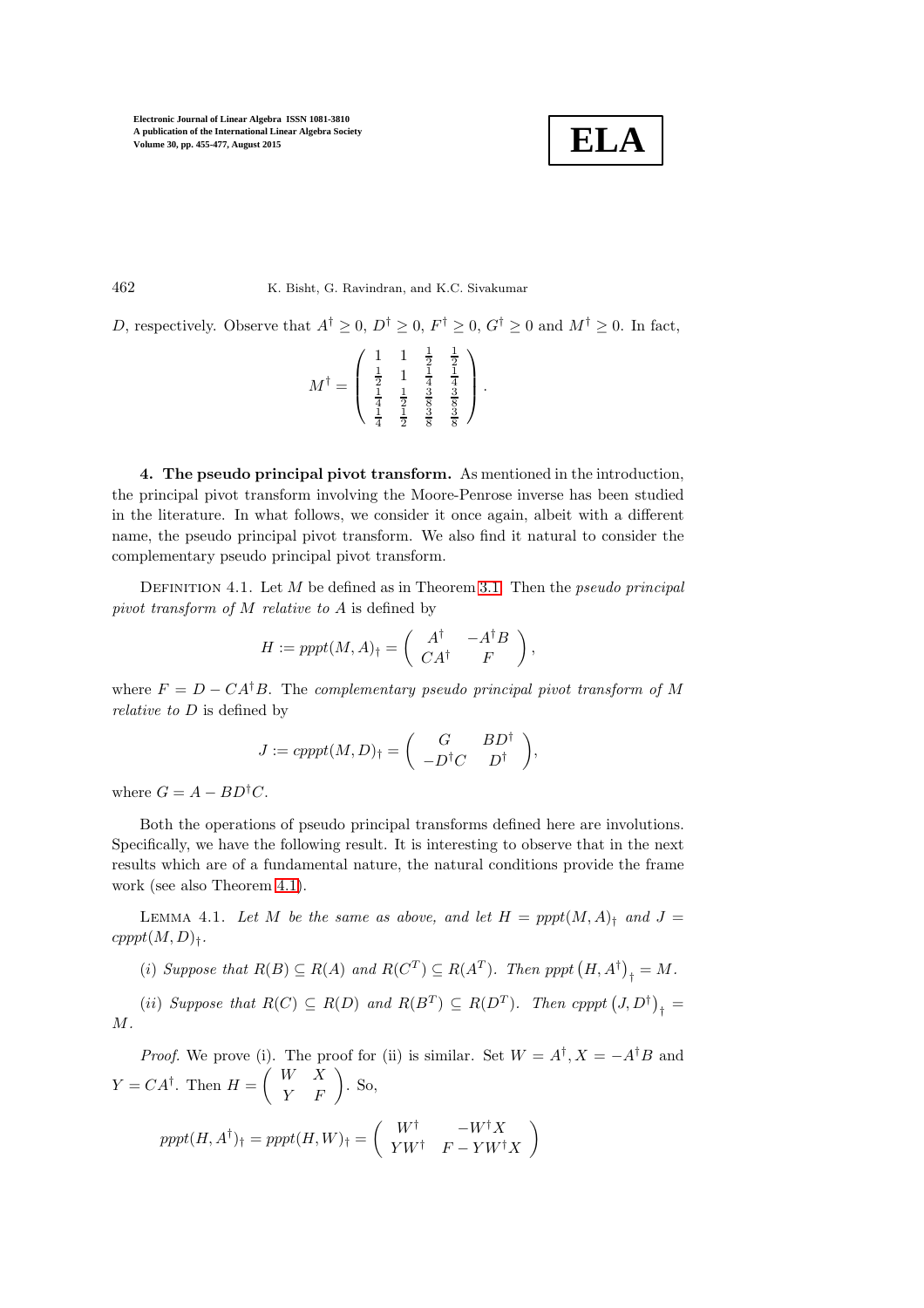

Pseudo Schur Complements and Pseudo Principal Pivot Transforms 463

$$
= \begin{pmatrix} A & -A(-A^{\dagger}B) \\ CA^{\dagger}A & D - CA^{\dagger}B + CA^{\dagger}AA^{\dagger}B \end{pmatrix}
$$

$$
= \begin{pmatrix} A & B \\ C & D \end{pmatrix}
$$

$$
= M. \quad \Box
$$

<span id="page-8-0"></span>We now prove two extensions of the domain-range exchange property, well known in the nonsingular case.

LEMMA 4.2. (i) Suppose that  $R(B) \subseteq R(A)$  and  $R(C^T) \subseteq R(A^T)$ . Then M and  $H = pppt(M, A)$ <sup>t</sup> are related by the formula:

$$
M\left(\begin{array}{c}x^1\\x^2\end{array}\right)=\left(\begin{array}{c}AA^{\dagger}y^1\\y^2\end{array}\right) \text{ if and only if } H\left(\begin{array}{c}y^1\\x^2\end{array}\right)=\left(\begin{array}{c}A^{\dagger}Ax^1\\y^2\end{array}\right).
$$

(ii) Suppose that  $R(C) \subseteq R(D)$ ,  $R(B^T) \subseteq R(D^T)$  and  $J = \text{cpppt}(M, D)$ <sub>t</sub>. Then M and J are related by the formula:

$$
M\left(\begin{array}{c} x^1 \\ x^2 \end{array}\right) = \left(\begin{array}{c} y^1 \\ DD^\dagger y^2 \end{array}\right) \text{ if and only if } J\left(\begin{array}{c} y^1 \\ x^2 \end{array}\right) = \left(\begin{array}{c} x^1 \\ D^\dagger Dy^2 \end{array}\right).
$$

*Proof.* We prove (i). The proof for (ii) is similar. Suppose that  $M\begin{pmatrix} x^1 \\ y^2 \end{pmatrix}$  $x^2$  $=$  $\int A A^{\dagger} y^1$  $y^2$  $\big)$ . Then

$$
(4.1)\qquad \qquad Ax^1 + Bx^2 = AA^{\dagger}y^1
$$

and

(4.2) 
$$
Cx^1 + Dx^2 = y^2.
$$

Premultipling (4.1) by  $A^{\dagger}$  (and rearranging) we get  $A^{\dagger}y^1 - A^{\dagger}Bx^2 = A^{\dagger}Ax^1$ . Premultiplying this equation by C, we then have  $CA^{\dagger}y^{1} - CA^{\dagger}Bx^{2} = CA^{\dagger}Ax^{1} = Cx^{1}$ . So,  $CA^{\dagger}y^{1} + Fx^{2} = CA^{\dagger}y^{1} + Dx^{2} - CA^{\dagger}Bx^{2} = Cx^{1} + Dx^{2} = y^{2}$ . Thus,  $H\begin{pmatrix} y^{1} \\ y^{2} \end{pmatrix}$  $x^2$  $=$  $\int A^{\dagger}y^1 - A^{\dagger}Bx^2$  $CA^{\dagger}y^{1} + Fx^{2}$  $= \left( \begin{array}{c} A^{\dagger}Ax^1 \\ 2 \end{array} \right)$  $y^2$ .

Conversely, let  $H\left(\begin{array}{c}y^1\\y^2\end{array}\right)$  $x^2$  $= \int \frac{A^{\dagger}Ax^1}{a^2}$  $y^2$ ). Then  $A^{\dagger}y^1 - A^{\dagger}Bx^2 = A^{\dagger}Ax^1$  and  $CA^{\dagger}y^{1}+(D-CA^{\dagger}B)x^{2}=y^{2}$ . Premultiplying (4.1) by A, we have  $AA^{\dagger}y^{1}-Bx^{2}=Ax^{1}$ so that  $Ax^1 + Bx^2 = AA^{\dagger}y^1$ . Again, premultiplying the (4.1) by C, we get  $CA^{\dagger}y^1$  –  $CA^{\dagger}Bx^2 = Cx^1$ . Hence, using (4.2) we have,  $Cx^1 + Dx^2 = CA^{\dagger}y^1 - CA^{\dagger}Bx^2 + Dx^2 =$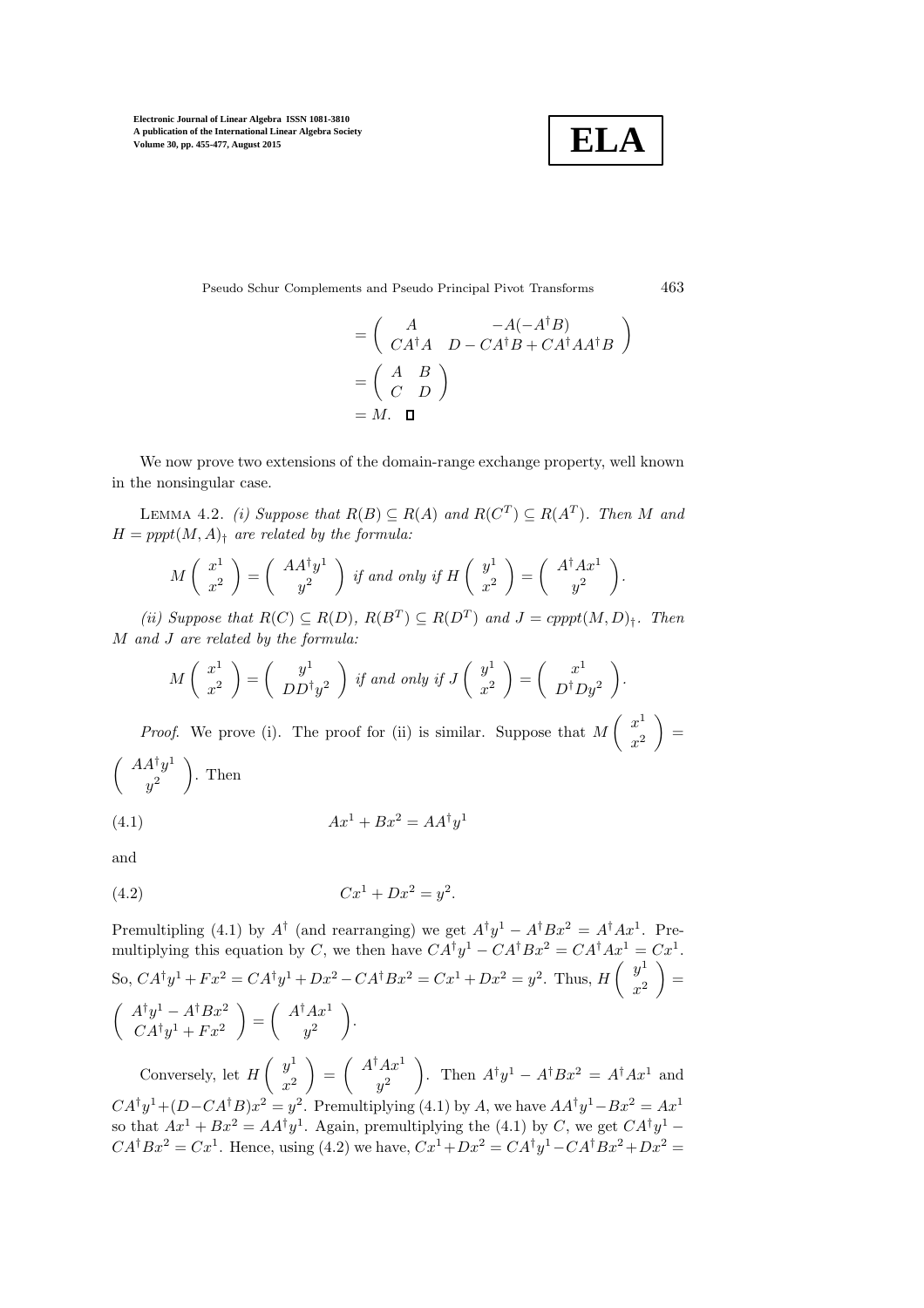

464 K. Bisht, G. Ravindran, and K.C. Sivakumar

$$
y^2
$$
, proving that  $M\begin{pmatrix} x^1 \\ x^2 \end{pmatrix} = \begin{pmatrix} AA^{\dagger}y^1 \\ y^2 \end{pmatrix}$ .  $\Box$ 

Let  $M = \begin{pmatrix} A & B \\ C & D \end{pmatrix}$ . Let  $T_1$  be the block matrix with the same block sizes as M such that  $T_1 = \begin{pmatrix} 0 & 0 \\ 0 & T \end{pmatrix}$  $0 \quad I$ and  $T_2 = I - T_1$ . Let  $C_1 = T_2 + T_1M$  and  $C_2 = T_1 + T_2M$ .

In Theorem 3.2 [\[19\]](#page-21-8), it is claimed that  $C_1 C_2^{\dagger} = pppt(M, A)_{\dagger}$ . First, we give a counter example to show that this is not true and then present a correct result with a short proof.

EXAMPLE 4.1. Let 
$$
A = \begin{pmatrix} 1 & -1 \ 2 & -2 \end{pmatrix}
$$
,  $B = \begin{pmatrix} 1 \ 1 \end{pmatrix}$ ,  $C = \begin{pmatrix} -1 & 1 \end{pmatrix}$  and  $D = \begin{pmatrix} 0 \ 0 \end{pmatrix}$ . Then  $M = \begin{pmatrix} 1 & -1 & 1 \ 2 & -2 & 1 \ -1 & 1 & 0 \end{pmatrix}$  and  $H = pppt(M, A)1 = \frac{1}{10} \begin{pmatrix} 1 & 2 & -3 \ -1 & -2 & 3 \ -2 & -4 & 6 \end{pmatrix}$ .  
\nNow,  $C_1 = \begin{pmatrix} I & 0 \ C & D \end{pmatrix} = \begin{pmatrix} 1 & 0 & 0 \ 0 & 1 & 0 \ -1 & 1 & 0 \end{pmatrix}$ ,  $C_2 = \begin{pmatrix} A & B \ 0 & I \end{pmatrix} = \begin{pmatrix} 1 & -1 & 1 \ 2 & -2 & 1 \ 0 & 0 & 1 \end{pmatrix}$  and  $C_2^{\dagger} = \begin{pmatrix} 0 & \frac{1}{4} & -\frac{1}{4} \\ 0 & -\frac{1}{4} & \frac{1}{4} \\ \frac{1}{3} & -\frac{1}{6} & \frac{5}{6} \end{pmatrix}$ . Here  $C_1 C_2^{\dagger} = \begin{pmatrix} 0 & \frac{1}{4} & -\frac{1}{4} \\ 0 & -\frac{1}{2} & \frac{1}{2} \end{pmatrix} \neq H$ .

<span id="page-9-0"></span>LEMMA 4.3. Let  $M = \begin{pmatrix} A & B \\ C & D \end{pmatrix}$ , such that  $R(B) \subseteq R(A)$ . Let  $T_1, T_2, C_1$  and  $C_2$  be as defined earlier. Then  $pppt(M, A)_{\dagger} = C_1 C_2^{\dagger}$ .

*Proof.* We have 
$$
C_1 = \begin{pmatrix} I & 0 \ C & D \end{pmatrix}
$$
,  $C_2 = \begin{pmatrix} A & B \ 0 & I \end{pmatrix}$  and  $C_2^{\dagger} = \begin{pmatrix} A^{\dagger} & -A^{\dagger}B \ 0 & I \end{pmatrix}$   
so that  $C_1 C_2^{\dagger} = \begin{pmatrix} A^{\dagger} & -A^{\dagger}B \ CA^{\dagger} & D - CA^{\dagger}B \end{pmatrix} = pppt(M, A)_{\dagger}$ .  $\Box$ 

Let  $M = \begin{pmatrix} A & B \\ C & D \end{pmatrix}$  with  $R(B) \subseteq R(A)$  and  $R(C^T) \subseteq R(A^T)$ . In Theorem 3.3, [\[19\]](#page-21-8) the formula  $H^{\dagger} = J$  is claimed to hold. First, in the following example, we show that this is not true.

EXAMPLE 4.2. Let 
$$
A = \begin{pmatrix} 1 & -1 \\ 2 & -2 \end{pmatrix}
$$
,  $B = \begin{pmatrix} 1 \\ 2 \end{pmatrix}$ ,  $C = \begin{pmatrix} -1 & 1 \end{pmatrix}$  and  $D = \begin{pmatrix} 0 \end{pmatrix}$ . Then  $M = \begin{pmatrix} 1 & -1 & 1 \\ 2 & -2 & 2 \\ -1 & 1 & 0 \end{pmatrix}$ ,  $R(B) \subseteq R(A)$ ,  $R(C^T) \subseteq R(A^T)$ ,  $H = \begin{pmatrix} 1 & -1 & 1 \\ -1 & 1 & 0 \end{pmatrix}$ .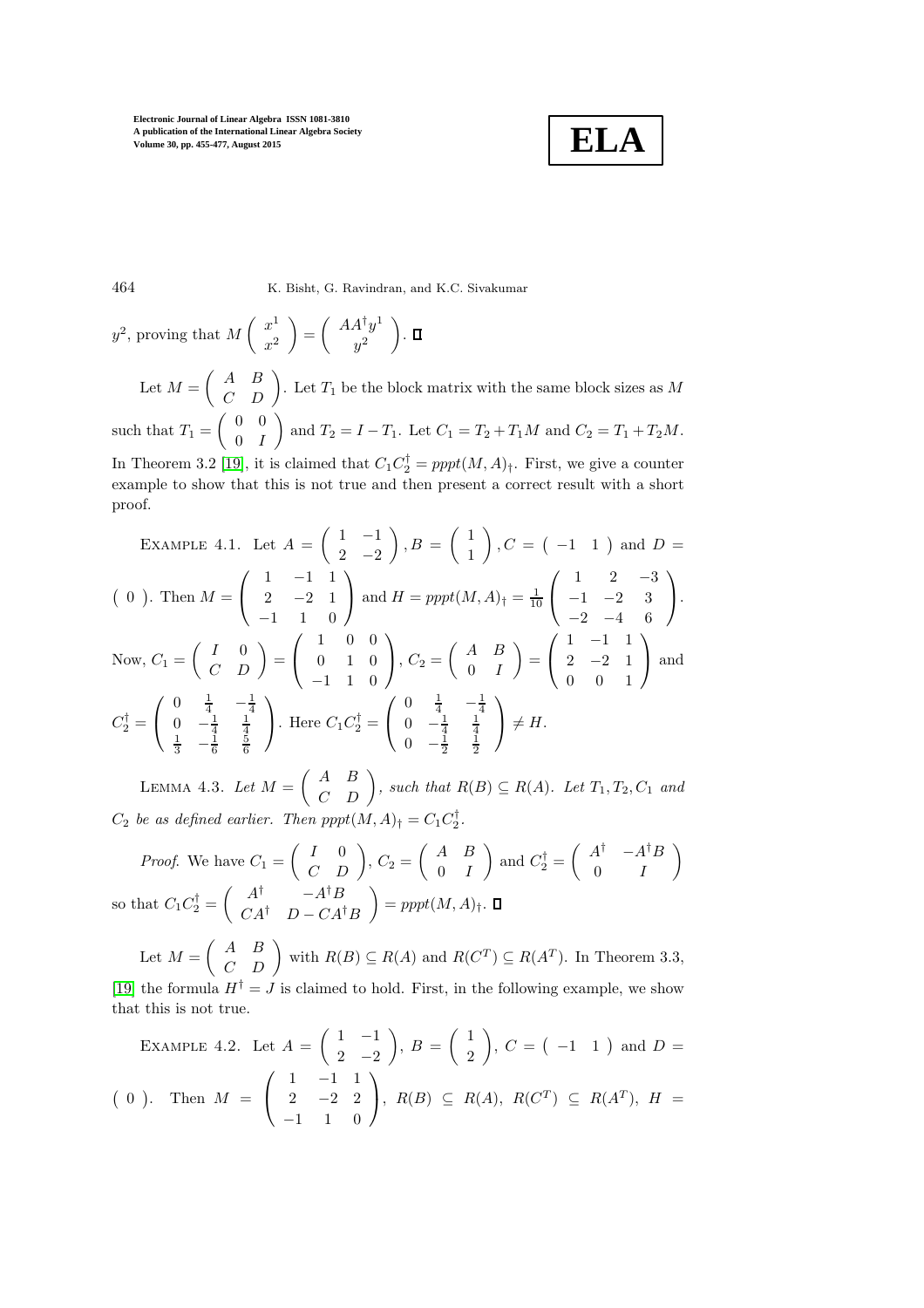$$
\boxed{\textbf{ELA}}
$$

Pseudo Schur Complements and Pseudo Principal Pivot Transforms 465

$$
pppt(M, A)† = \frac{1}{10} \begin{pmatrix} 1 & 2 & -5 \ -1 & -2 & 5 \ -2 & -4 & 10 \end{pmatrix}, J = cpppt(M, D)† = \begin{pmatrix} 1 & -1 & 0 \ 2 & -2 & 0 \ 0 & 0 & 0 \end{pmatrix} \text{ and}
$$
  

$$
H† = \frac{1}{18} \begin{pmatrix} 1 & -1 & -2 \ 2 & -2 & -4 \ -5 & 5 & 10 \end{pmatrix} \neq J.
$$

<span id="page-10-0"></span>Now, we prove a correct version. Once again, the natural conditions are handy.

THEOREM 4.1. Let  $A \in \mathbb{R}^{m \times n}, B \in \mathbb{R}^{m \times p}, C \in \mathbb{R}^{s \times n}, D \in \mathbb{R}^{s \times p}$  and  $M =$  $\begin{pmatrix} A & B \\ C & D \end{pmatrix}$ . Suppose that  $R(B) \subseteq R(A)$ ,  $R(C^T) \subseteq R(A^T)$ ,  $R(C) \subseteq R(D)$  and  $R(B^T) \subseteq R(D^T)$ . Then  $H^{\dagger} = J$ , where  $H = pppt(M, A)_{\dagger}$  and  $J = cpppt(M, D)_{\dagger}$ .

*Proof.* In Lemma [4.3,](#page-9-0) it is shown that  $pppt(M, A)_{\dagger} = C_1 C_2^{\dagger}$ . Also,  $pppt(M, D)_{\dagger} =$  $(A - BD^{\dagger}C - BD^{\dagger})$  $-D^{\dagger}C$   $D^{\dagger}$  $\Big) = C_2 C_1^{\dagger}$ . So, it is enough to prove that  $(C_1 C_2^{\dagger})^{\dagger} = C_2 C_1^{\dagger}$ . Now,

$$
C_1^TC_1C_2^\dagger C_2=\left(\begin{array}{cc}A^\dagger A+C^TC&C^TD\\D^TC&D^TD\end{array}\right)
$$

and

$$
C_2^{\dagger} (C_2^{\dagger})^T C_1^{\dagger} C_1 = \begin{pmatrix} A^{\dagger} (A^{\dagger})^T + A^{\dagger} B B^T (A^{\dagger})^T & -A^{\dagger} B \\ -B^T (A^{\dagger})^T & D^{\dagger} D \end{pmatrix}.
$$

Observe that  $C_1^TC_1C_2^{\dagger}C_2$  and  $C_2^{\dagger}(C_2^{\dagger})^TC_1^{\dagger}C_1$  both are symmetric. From Theorem [2.4,](#page-3-2) it follows that  $(C_1 C_2^{\dagger})^{\dagger} = C_2 C_1^{\dagger}$ .

The next result is a generalization of Proposition 3.3, [\[23\]](#page-21-4).

THEOREM 4.2. Let  $M = (A|B)$  be a partitioned matrix with  $A \in \mathbb{R}^{n \times r}$  and  $B \in \mathbb{R}^{n \times (n-r)}$ . Suppose that  $R(B) \subseteq R(A)$ . Then  $pppt(M^TM, A^TA)$  is a {1}-inverse of  $M^T M$ .

Proof. Let  $M^T M = \begin{pmatrix} A^T A & A^T B \\ B^T A & B^T B \end{pmatrix}$  $B^T A$   $B^T B$ ). First, we observe that  $AA^{\dagger}B = B$ (since  $R(B) \subseteq R(A)$ ). Set  $P = \begin{pmatrix} I & 0 \\ P^T(A^T)^{\dagger} & I \end{pmatrix}$  $B^T(A^T)^\dagger$  I  $\Big), \ Q = \left( \begin{array}{cc} I & A^{\dagger}B \\ 0 & I \end{array} \right)$  $0 \quad I$ ) and  $N =$  $\begin{pmatrix} A^T A & 0 \\ 0 & 0 \end{pmatrix}$ . Then the expression for  $M^T M$  can be written as  $M^T M = \begin{pmatrix} I & 0 \\ P^T (A^T)^{\dagger} & I \end{pmatrix}$  $B^T(A^T)^\dagger$  I  $\Big) \left( \begin{array}{cc} A^TA & 0 \ 0 & 0 \end{array} \right) \left( \begin{array}{cc} I & A^\dagger B \ 0 & I \end{array} \right)$  $= P N Q.$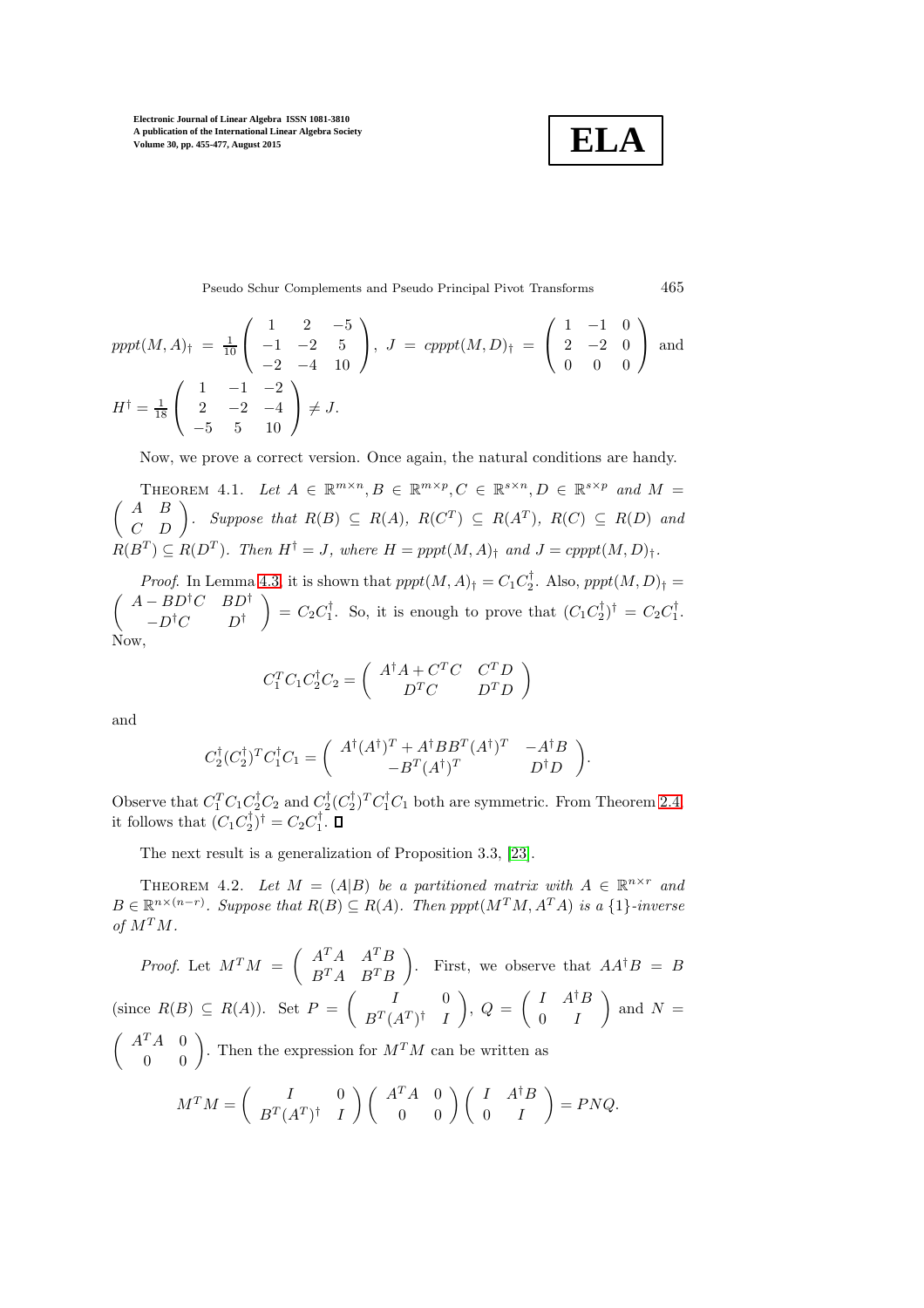$$
\boxed{\textbf{ELA}}
$$

466 K. Bisht, G. Ravindran, and K.C. Sivakumar

Let  $N^{(1)}$  denote a  $\{1\}$ -inverse of N. Then a  $\{1\}$ -inverse of  $M^{T}M$  is given by

$$
Q^{-1}N^{(1)}P^{-1} = \begin{pmatrix} I & -A^{\dagger}B \\ 0 & I \end{pmatrix} \begin{pmatrix} (A^T A)^{\dagger} & 0 \\ 0 & 0 \end{pmatrix} \begin{pmatrix} I & 0 \\ -B^T (A^T)^{\dagger} & I \end{pmatrix}
$$

$$
= \begin{pmatrix} (A^T A)^{\dagger} & -A^{\dagger}B \\ (A^{\dagger} B)^T & 0 \end{pmatrix}
$$

$$
= pppt(M^T M, A^T A). \quad \Box
$$

5. Inheritance properties of matrix classes. In this section, we consider inheritance properties of the pseudo principal pivot transform with regard to two matrix classes. These classes are generalizations of the corresponding classes of matrices which are relevant in the context of the linear complementarity problem. First, we consider  $P_{\dagger}$ -matrices, recently studied in [\[18\]](#page-21-20). Let us add that these matrices have not been fully understood. In particular their relationship with solutions of linear complementarity problems has not been explored. Nevertheless, certain interesting generalizations of connections between  $P_i$ -matrices and interval matrices have been derived in [\[18\]](#page-21-20). To begin with, let us first recall the definition of a P-matrix. A square matrix  $\vec{A}$  is called a  $\vec{P}$ -matrix if all its principal minors are positive [\[14\]](#page-21-21). P-matrices have been studied widely in the literature due to many of their interesting properties and important applications. We refer the reader to [\[14\]](#page-21-21) for many of these properties and [\[12\]](#page-21-22) for their applications to the linear complementarity problem. Given  $Q \in \mathbb{R}^{n \times n}$  and  $q \in \mathbb{R}^n$ , the linear complementarity problem denoted by  $LCP(Q, q)$  is to determine if there exists  $x \in \mathbb{R}^n$  such that  $x \geq 0$ ,  $y = Qx + q \geq 0$ and  $\langle x, y \rangle = x^T y = 0$ . A well known result [\[12\]](#page-21-22) states that Q is a P-matrix iff the problem above has a unique solution for every  $q \in \mathbb{R}^n$ . This property is referred to as the globally uniquely solvable property.

Let us now recall the definition of a  $P_{\dagger}$ -matrix.

DEFINITION 5.1. (Definition 2.1, [\[18\]](#page-21-20)) A square matrix A is said to be a  $P_+$ -matrix if for each non zero  $x \in R(A^T)$  there is an  $i \in \{1, 2, ..., n\}$  such that  $x_i(Ax)_i > 0$ . Equivalently, for any  $x \in R(A^T)$  the inequalities  $x_i(Ax)_i \leq 0$  for  $i = 1, 2, ..., n$  imply that  $x = 0$ .

Let us just include a fundamental property of a  $P_1$ -matrix, similar to that of a P-matrix.

THEOREM 5.1. (Theorem 2.3, [\[18\]](#page-21-20)) A is a  $P_{\dagger}$ -matrix if and only if  $A^{\dagger}$  is a P†-matrix.

In [\[18\]](#page-21-20), the relationships of  $P_1$ -matrices with certain subsets of intervals of matrices were studied. Let  $A, B \in \mathbb{R}^{m \times n}$  with  $A \leq B$ . Set  $J(A, B) := \{C \in \mathbb{R}^{m \times n}$ :  $A \leq C \leq B$ . Let  $r(A, B)$  denote the set of all matrices whose rows are convex linear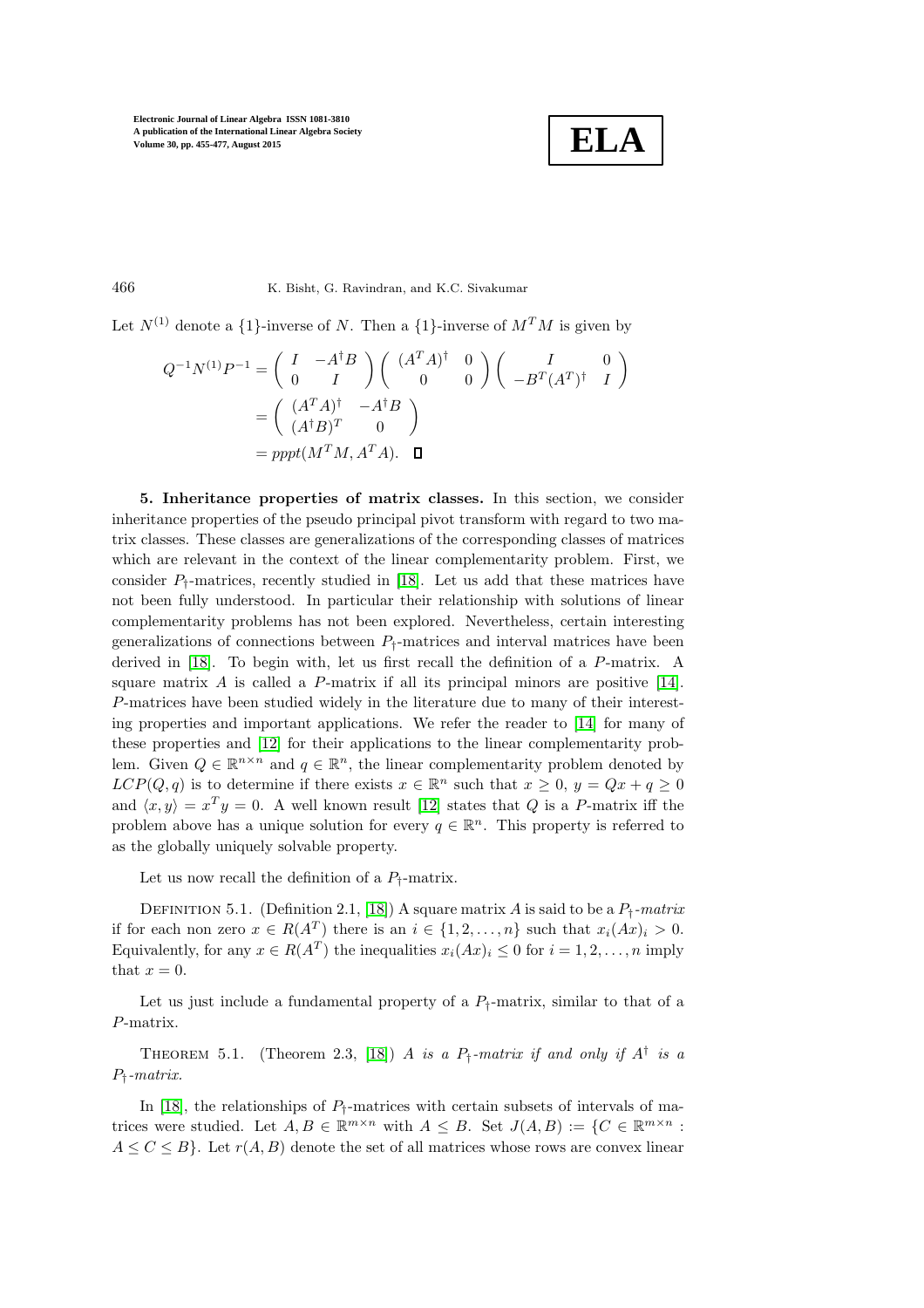$$
\boxed{\textbf{ELA}}
$$

Pseudo Schur Complements and Pseudo Principal Pivot Transforms 467

combinations of the corresponding rows of A and B. Similarly, let  $c(A, B)$  denote the set of all matrices whose columns are convex linear combinations of the corresponding columns of A and B. Then  $r(A, B)$  and  $c(A, B)$  are subsets of  $J(A, B)$ . Now, suppose that A, B are such that  $R(A) = R(B)$  and  $N(A) = N(B)$ . Finally, let  $K(A, B)$ denote the set

$$
K(A, B) := \{ C \in J(A, B) : R(C) = R(A) \text{ and } N(C) = N(A) \}.
$$

Next, we state some results which characterize the inclusions  $r(A, B) \subseteq K(A, B)$ and  $c(A, B) \subseteq K(A, B)$  in terms of certain  $P_{\dagger}$ -matrices.

THEOREM 5.2. (Theorem 3.2, [\[18\]](#page-21-20)) Let A,  $B \in \mathbb{R}^{n \times n}$  be such that  $R(A) = R(B)$ and  $N(A) = N(B)$ . Then  $r(A, B) \subseteq K(A, B)$  if and only if  $BA^{\dagger}$  is a  $P_{\dagger}$ -matrix.

THEOREM 5.3. (Theorem 3.3, [\[18\]](#page-21-20)) Let  $A, B \in \mathbb{R}^{n \times n}$  be such that  $R(A) = R(B)$ and  $N(A) = N(B)$ . Then  $c(A, B) \subseteq K(A, B)$  if and only if  $B^{\dagger}A$  is a  $P_{\dagger}$ -matrix.

It is quite well known that if  $M$  is a  $P$ -matrix, then the principal pivot transform is also a P-matrix (Theorem 5.2, [\[23\]](#page-21-4)). More generally, for symmetric cones in Euclidean Jordan algebras, it has been shown that  $M$  is a  $P$ -matrix if and only if the (principal subtransformations)  $A$  and  $D$  and the principal pivot transform are P-matrices (Theorem 1 and Theorem 3, [\[22\]](#page-21-6)). In what follows, we prove extensions of these results to the case of  $P_{\dagger}$ -matrices.

First, we show that if M is a  $P_t$ -matrix it does not necessarily follow that  $pppt(M, A)$ <sup>†</sup> is a  $P$ <sup>†</sup>-matrix.

EXAMPLE 5.1. Let 
$$
M = \begin{pmatrix} 2 & -2 & 1 \\ 2 & -2 & 1 \\ -1 & 1 & -0.5 \end{pmatrix}
$$
, with  $A = \begin{pmatrix} 2 & -2 \\ 2 & -2 \end{pmatrix}$ ,  $B = \begin{pmatrix} 1 \\ 1 \end{pmatrix}$ ,  $C = \begin{pmatrix} -1 & 1 \end{pmatrix}$  and  $D = \begin{pmatrix} -0.5 \end{pmatrix}$ . Let  $x \in R(M^T)$ . Then  $x = \alpha(2, -2, 1)^T$ ,  $\alpha \in \mathbb{R}$ . Suppose that  $x_i(Mx)_i \leq 0$  for  $i = 1, 2, 3$ . Then  $18\alpha^2 \leq 0$  so that  $x = 0$ . Thus,  $M$  is a  $P_i$ -matrix. It can be verified that

$$
H = pppt(M, A)1 = \begin{pmatrix} 0.125 & 0.125 & -0.25 \\ -0.125 & -0.125 & 0.25 \\ -0.25 & -0.25 & 0 \end{pmatrix}.
$$

Let  $x^0 =$  $\sqrt{ }$  $\mathcal{L}$ 0  $\theta$ −1  $\setminus$ . Then  $0 \neq x^0 \in R(H^T)$  and  $x_i^0(Hx^0)_i \leq 0$  for  $i = 1, 2, 3$ . This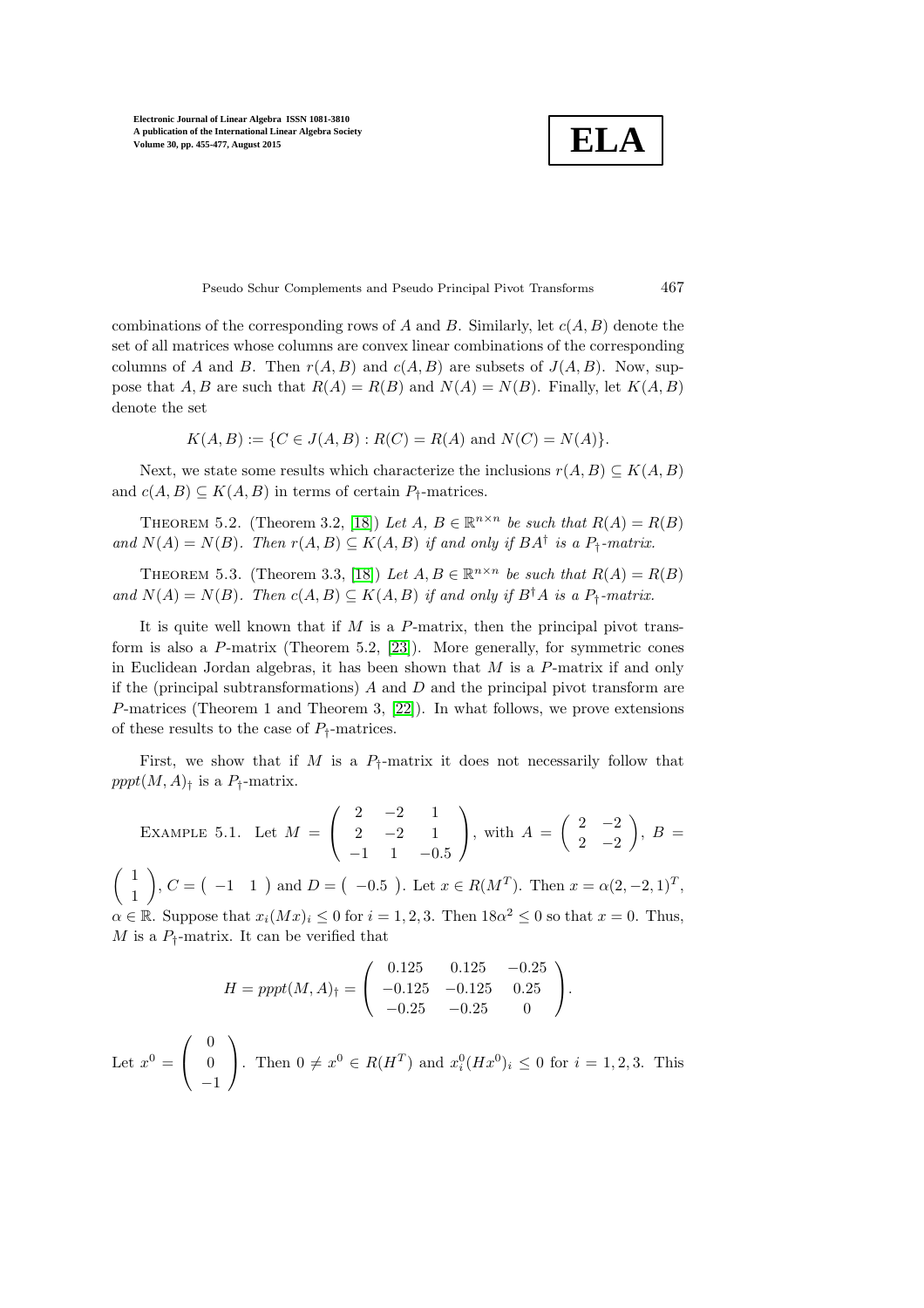

468 K. Bisht, G. Ravindran, and K.C. Sivakumar

<span id="page-13-0"></span>shows that H is not a  $P_{\dagger}$ -matrix.

THEOREM 5.4. For  $M = \begin{pmatrix} A & B \\ C & D \end{pmatrix}$ , suppose that the four inclusions of Theo-rem [3.1](#page-3-0) hold. If M is a  $P_{\dagger}$ -matrix, then  $pppt(M, A)_{\dagger}$ , A and D are  $P_{\dagger}$ -matrices.

*Proof.* First, we show that  $H = pppt(M, A)$ <sub>†</sub> is a  $P$ <sub>†</sub>-matrix. Let  $z = \begin{pmatrix} z^1 \\ z^2 \end{pmatrix}$  $z^2$  ∈  $R(H^T)$ . There exists  $v = \begin{pmatrix} v^1 \\ 0 \end{pmatrix}$  $v^2$ such that  $H^T v = z$ . Then  $z^1 = (A^{\dagger})^T v^1 + (CA^{\dagger})^T v^2$ and  $z^2 = (-A^{\dagger}B)^T v^1 + F^T v^2$ . Thus,  $z^1 \in R(A)$  and so  $z^1 = AA^{\dagger} z^1$ . Also, since  $R((A^{\dagger}B)^{T}) \subseteq R(F^{T}),$  we have  $z^{2} \in R(F^{T})$  so that  $z^{2} = F^{\dagger}Fz^{2}$ . Set  $w = \begin{pmatrix} w^{1} \\ w^{2} \end{pmatrix}$  $w^2$  $=$ Hz. Then  $w^1 = A^{\dagger}z^1 - A^{\dagger}Bz^2$  and  $w^2 = CA^{\dagger}z^1 + Fz^2$ . Observe that  $w^1 \in R(A^{\dagger})$ and so  $w^1 = A^{\dagger} A w^1$ . So,  $H\begin{pmatrix} z^1 \\ z^2 \end{pmatrix}$  $z^2$  $= \begin{pmatrix} A^{\dagger} A w^1 \\ 2 \end{pmatrix}$  $w^2$  $\Big)$ . By (i) of Lemma [4.2,](#page-8-0) we have  $M\left(\begin{array}{c}w^1\\y^1\end{array}\right)$  $z^2$  $= \begin{pmatrix} AA^{\dagger}z^1 \\ 2 \end{pmatrix}$  $w^2$  $=\begin{pmatrix} z^1 \\ z^2 \end{pmatrix}$  $w^2$ ). Set  $x = \begin{pmatrix} w_1^1 \\ w_2^1 \end{pmatrix}$  $z^2$  . Now, let us suppose that  $z_i(Hz)_i \leq 0$  for all i. Then  $z_i^1 w_i^1 \leq 0$  for all i and  $z_j^2 w_j^2 \leq 0$  for all j. It then follows that  $x_i(Mx)_i \leq 0$  for all i. Further by Theorem [3.1,](#page-3-0)  $M^{\dagger}Mx = \begin{pmatrix} A^{\dagger}A & 0 \\ 0 & F^{\dagger}A \end{pmatrix}$  $0 \t F^{\dagger}F$  $\Big\} x = x,$ proving that  $x \in R(M^T)$ . Since M is a  $P_{\dagger}$ -matrix, we then have  $x = 0$ . That is,  $w^1 = 0$  and  $z^2 = 0$ . So  $z^1 = 0$ , and hence,  $z = 0$ . This proves that H is a  $P_{\uparrow}$ -matrix.

Next, we show that A is a  $P_{\dagger}$ -matrix. Let  $x^1 \in R(A^T)$  (so that  $x^1 = A^{\dagger}Ax^1$ ) and suppose that  $(x^1)_i (Ax^1)_i \leq 0$  for all i. Define  $x = \begin{pmatrix} x^1 \\ 0 \end{pmatrix}$ 0 ). Then  $M^{\dagger}Mx = x$  so that  $x \in R(M^T)$ . Also,  $x_j(Mx)_j = \begin{pmatrix} x_j^1(Ax^1)_j \\ 0 \end{pmatrix}$ 0  $\Big) \leq 0$  for all j. Since M is a  $P_{\dagger}$ -matrix we then have  $x = 0$  so that  $x^1 = 0$ . Hence, A is a  $P_{\dagger}$ -matrix.

Finally, we show that D is a  $P_{\dagger}$ -matrix. Let  $x^2 \in R(D^T)$  so that  $x^2 = D^{\dagger}Dx^2$ . Then  $x^2 = F^{\dagger} F x^2$  (since  $F = D - CA^{\dagger} B$ , and hence,  $R(D^T) \subseteq R(F^T)$ ). Suppose that  $(x^2)_i(Dx^1)_i \leq 0$  for all i. Define  $x = \begin{pmatrix} 0 & 0 \\ 0 & 0 \end{pmatrix}$  $x^2$ ). Then  $M^{\dagger}Mx = x$ , so that  $x \in R(M^T)$ . Also,  $x_j(Mx)_j = \begin{pmatrix} 0 \\ -2\sqrt{D} \end{pmatrix}$  $x_j^2(Dx^2)_j$  $\Big) \leq 0$  for all j. Since M is a  $P_{\dagger}$ -matrix we then have  $x = 0$  so that  $x^2 = 0$ . Hence, D is a  $P_{\dagger}$ -matrix.

Again, it may be shown that if  $H = pppt(M, A)<sub>t</sub>$  is a  $P<sub>t</sub>$ -matrix, then M need not be a  $P_1$ -matrix. We present sufficient conditions which guarantee that such an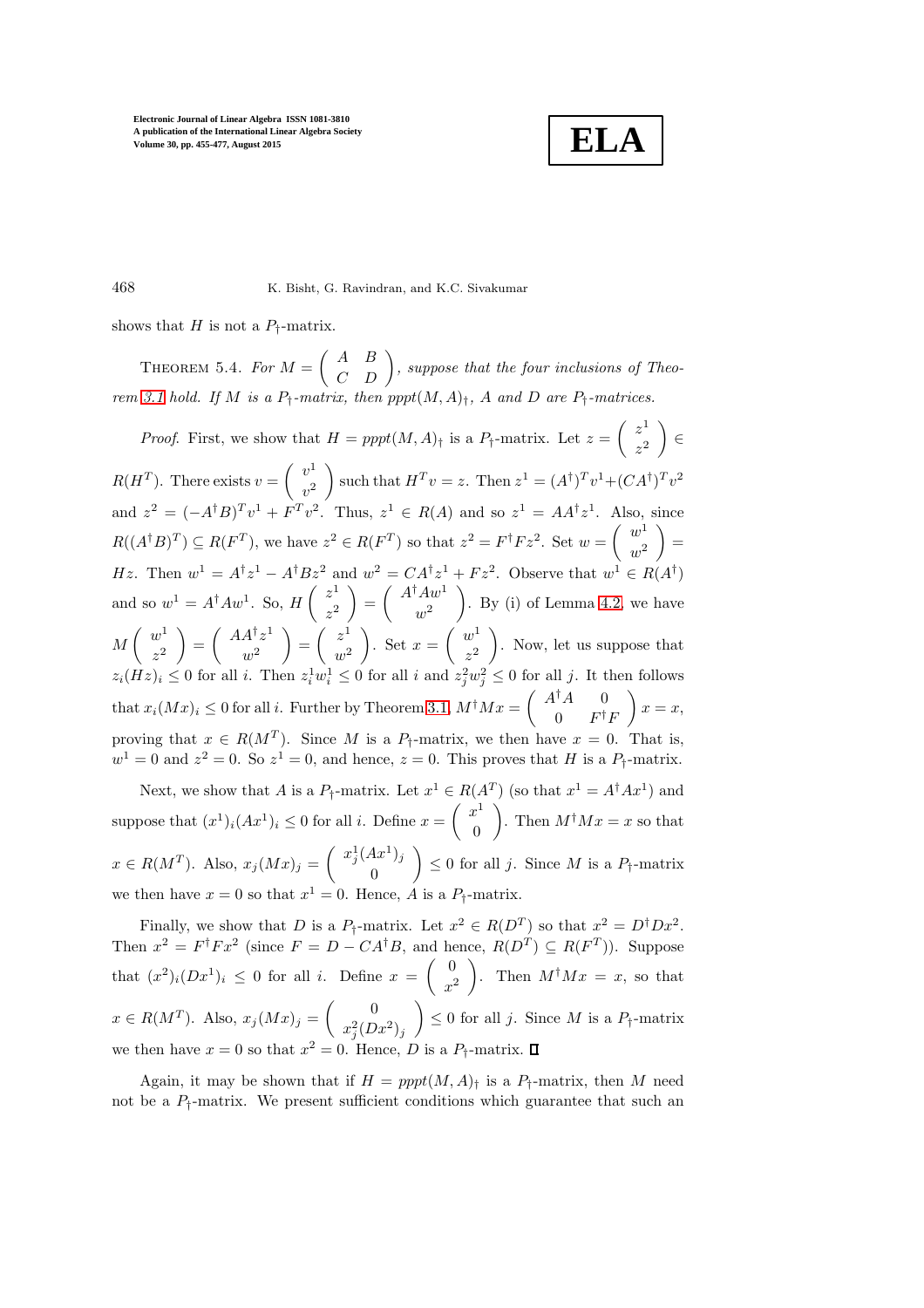**ELA**

Pseudo Schur Complements and Pseudo Principal Pivot Transforms 469

<span id="page-14-0"></span>implication holds.

THEOREM 5.5. For  $H = pppt(M, A)<sub>1</sub>$ , suppose that  $R(B) \subseteq R(A)$ ,  $R(C<sup>T</sup>) \subseteq$  $R(A^T), R(C) \subseteq R(D)$  and  $R(B^T) \subseteq R(D^T)$ . If H is a  $P_{\dagger}$ -matrix, then M is a P†-matrix.

Proof. Set  $W = A^{\dagger}$ ,  $X = -A^{\dagger}B$  and  $Y = CA^{\dagger}$ . Then  $H = \begin{pmatrix} W & X \\ Y & F \end{pmatrix}$ . Since  $R(B) \subseteq R(A)$  and  $R(C^T) \subseteq R(D^T)$ , by (i) of Lemma [4.1,](#page-7-0) we have  $pppt(H, A^{\dagger})_{\dagger} = M$ . Now  $R(X) = R(-A^{\dagger}B) \subseteq R(A^{\dagger}) = R(W), R(Y^T) = R((CA^{\dagger})^T) \subseteq R((A^{\dagger})^T) =$  $R(W^T)$ . Note that the pseudo Schur complement of H in W is  $F - Y W^{\dagger} X =$  $F + CA^{\dagger}AA^{\dagger}B = D$ . We also have  $R(YW^{\dagger}) = R(CA^{\dagger}A) = R(C) \subseteq R(D)$  and  $R((W^{\dagger}X)^{T}) = R((AA^{\dagger}B)^{T}) = R(B^{T}) \subseteq R(D^{T}).$  So, the assumptions of Theorem [5.4](#page-13-0) for the matrix H are satisfied. We conclude that M is a  $P_{\dagger}$ -matrix.  $\square$ 

A similar result also holds for the complementary pseudo principal pivot transform. We simply state it and skip its proof.

THEOREM 5.6. For  $M = \begin{pmatrix} A & B \\ C & D \end{pmatrix}$ , suppose that the four inclusions of Theo-rem [3.2](#page-4-0) hold. If  $M = \begin{pmatrix} A & B \\ C & D \end{pmatrix}$  is a  $P_{\dagger}$ -matrix, then  $cpppt(M, D)_{\dagger}$ , D and A are P†-matrices.

Next, we consider a converse of the result above. Its proof is similar, and hence it is omitted.

THEOREM 5.7. For  $J = \text{cpppt}(M, D)_{\dagger}$ , suppose that  $R(B) \subseteq R(A)$ ,  $R(C^T) \subseteq$  $R(A^T)$ ,  $R(C) \subseteq R(D)$  and  $R(B^T) \subseteq R(D^T)$ . If J is a  $P_{\dagger}$ -matrix, then M is a P†-matrix.

In the last part of this section, we consider another class of matrices which remains invariant under the pseudo principal pivot transform. First, we recall the concept of  $R_0$ -matrices.

DEFINITION 5.2.  $M \in \mathbb{R}^{n \times n}$  is said to be an  $R_0$ -matrix if  $LCP(M, 0)$  has zero as the only solution.

The importance of  $R_0$ -matrices is due to the following result. The solution set of  $LCP(M, q)$  is the set of all  $x \in \mathbb{R}^n$  such that  $x \geq 0$  and  $Mx + q \geq 0$ .

THEOREM 5.8. (Part of Proposition 3.9.23, [\[12\]](#page-21-22)) Let  $M \in \mathbb{R}^{n \times n}$ . Then M is an  $R_0$ -matrix if and only if for every  $q \in \mathbb{R}^n$ , the solution set of  $LCP(M, q)$  is bounded.

Recently, an extension of  $R_0$ -matrices was studied, typically for singular matrices.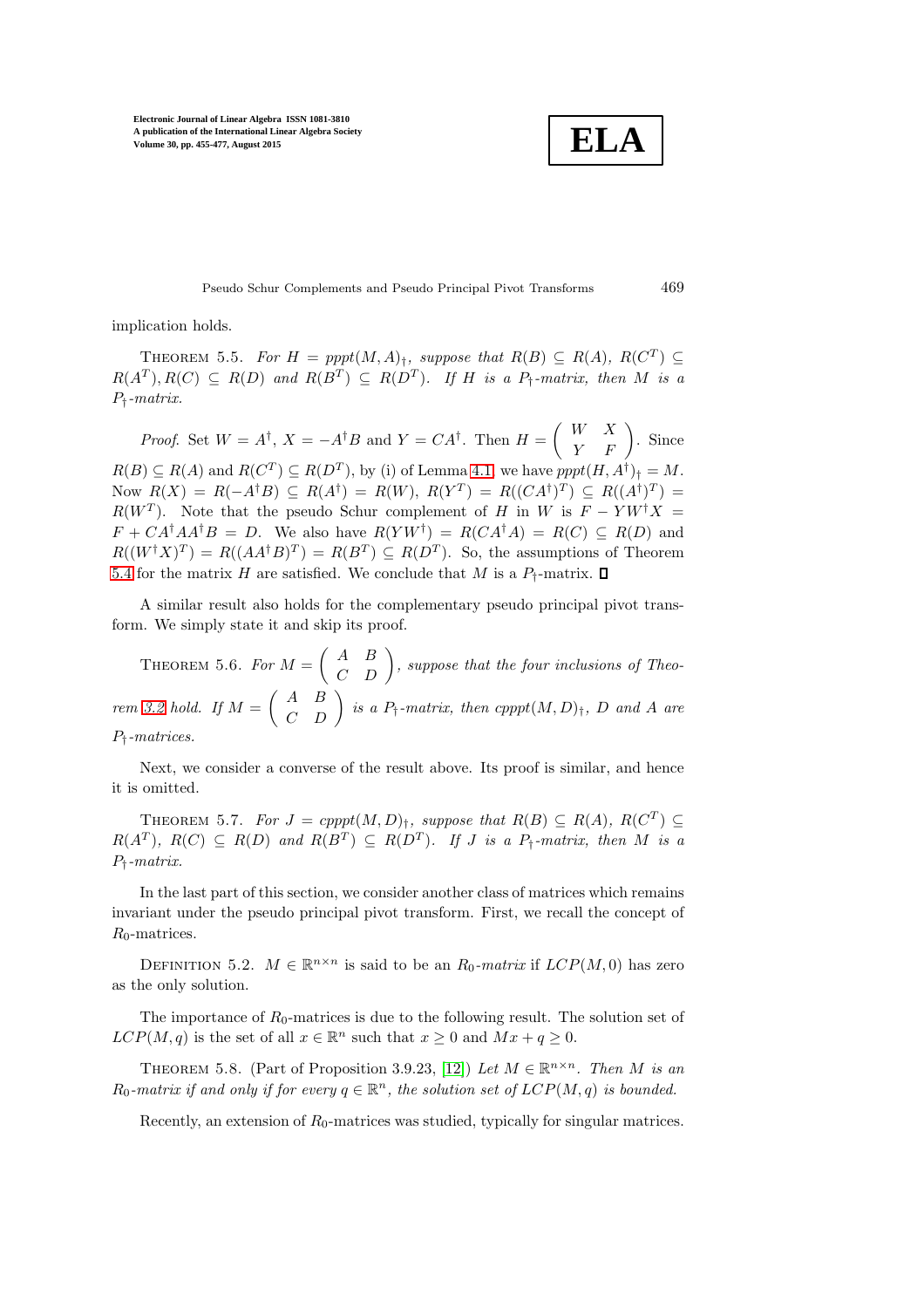

470 K. Bisht, G. Ravindran, and K.C. Sivakumar

We recall its definition.

DEFINITION 5.3. (Definition 3.4, [\[21\]](#page-21-23)) Let  $M \in \mathbb{R}^{n \times n}$  and S be a subspace of  $\mathbb{R}^n$ . Then M is called an  $R_0$ -matrix relative to S if the only solution for  $LCP(M, 0)$ in S is the zero solution. In other words, M is an  $R_0$ -matrix relative to S if  $x = 0$ is the only vector  $x \in S$  such that  $x \geq 0$ ,  $y = Mx \geq 0$  and  $x^T y = 0$ . In particular,  $M \in \mathbb{R}^{n \times n}$  is called an  $R_{\dagger}$ -matrix if M is an  $R_0$ -matrix relative to  $R(M^T)$ .

Recall that  $M \in \mathbb{R}^{n \times n}$  is *copositive* if  $\langle x, Mx \rangle \geq 0$  for all  $x \geq 0$  and *strictly* copositive if  $\langle x, Mx \rangle > 0$  for all  $x \geq 0, x \neq 0$ . The following result presents sufficient conditions under which a matrix is an  $R_+$ -matrix.

THEOREM 5.9. (Theorem 3.7, [\[21\]](#page-21-23)) For  $M \in \mathbb{R}^{n \times n}$ , let  $M = U - V$  be a pseudo proper splitting with  $U^{\dagger}$  strictly copositive. If  $\rho(U^{\dagger}V) < 1$ , then M is an  $R_{\dagger}$ -matrix.

<span id="page-15-0"></span>Now, we present inheritance results on  $R_{\dagger}$ -matrices.

THEOREM 5.10. Let  $M = \begin{pmatrix} A & B \\ C & D \end{pmatrix}$ , where A, B, C and D are square matrices of the same order satisfying the conditions of Theorem [3.1.](#page-3-0) We have the following:

- (a) If M is an  $R_{\dagger}$ -matrix, then pppt $(M, A)_{\dagger}$  is also an  $R_{\dagger}$ -matrix.
- (b) If M is an  $R_t$ -matrix and  $CA^{\dagger} > 0$ , then A is an  $R_t$ -matrix.

*Proof.* (a) As before, we denote  $pppt(M, A)$ <sup>†</sup> by H. Let  $z \in R(H^T)$  such that  $z \geq 0, \begin{pmatrix} v^1 \\ 0 \end{pmatrix}$  $v^2$  $= v = Hz \geq 0$  and  $\langle z, v \rangle = 0$ . We then have  $v^1 = A^{\dagger} z^1 - A^{\dagger} B z^2$  and  $v^2 = CA^{\dagger}z^1 + Fz^2$ . Thus,  $v^1 \in R(A^{\dagger})$  so that  $v^1 = A^{\dagger}Av^1$ . Since  $z \in R(H^T)$ , we have  $z^1 = (A^{\dagger})^T u^1 + (CA^{\dagger})^T u^2$  and  $z^2 = (-A^{\dagger}B)^T u^1 + F^T u^2$  for some  $u^1$  and  $u^2$ . Note that  $z^1 \in R((A^{\dagger})^T) = R(A)$  and so,  $z^1 = AA^{\dagger}z^1$ . Also, since  $R((A^{\dagger}B)^T) \subseteq R(F^T)$ , we obtain that  $z^2 \in R(F^T)$  and so  $z^2 = F^{\dagger} F z^2$ .

Now  $H\left(\begin{array}{c}z^1\\z^2\end{array}\right)$  $z^2$  $\bigg) = \bigg( \begin{array}{c} v^1 \\ v^2 \end{array} \bigg)$  $v^2$  $= \int A^{\dagger} A v^1$  $v^2$  $\Big)$ . By (i) of Lemma [4.2,](#page-8-0) we have  $M\left(\begin{array}{c}v^1\\v^2\end{array}\right)$  $z^2$  $= \begin{pmatrix} AA^{\dagger}z^1 \\ 2 \end{pmatrix}$  $v^2$  $=\begin{pmatrix} z^1 \\ z^2 \end{pmatrix}$  $v^2$ .

Set  $x = \begin{pmatrix} v^1 \\ v^2 \end{pmatrix}$  $z^2$ ) and  $y = \begin{pmatrix} z^1 \\ z^2 \end{pmatrix}$  $v^2$ ). Clearly,  $x \geq 0$  and  $Mx = y \geq 0$ . Also  $\langle x, y \rangle =$  $\langle z, v \rangle = 0$ . Next, we show that  $x \in R(M^T)$ . Since,  $v^1 = A^{\dagger}Av^1$  and  $z^2 = F^{\dagger}Fz^2$ , we have  $M^{\dagger}Mx = \begin{pmatrix} A^{\dagger}A & 0 \\ 0 & B^{\dagger}A \end{pmatrix}$  $0 \t F^{\dagger}F$  $x = x$ , proving that  $x \in R(M^T)$ . Since M is an  $R_{\dagger}$ -matrix, we conclude that  $x = 0$ . That is,  $v^1 = 0$  and  $z^2 = 0$ . In turn, we then have  $z^1 = 0$  and hence  $z = 0$ , proving that H is an  $R_\dagger$ -matrix.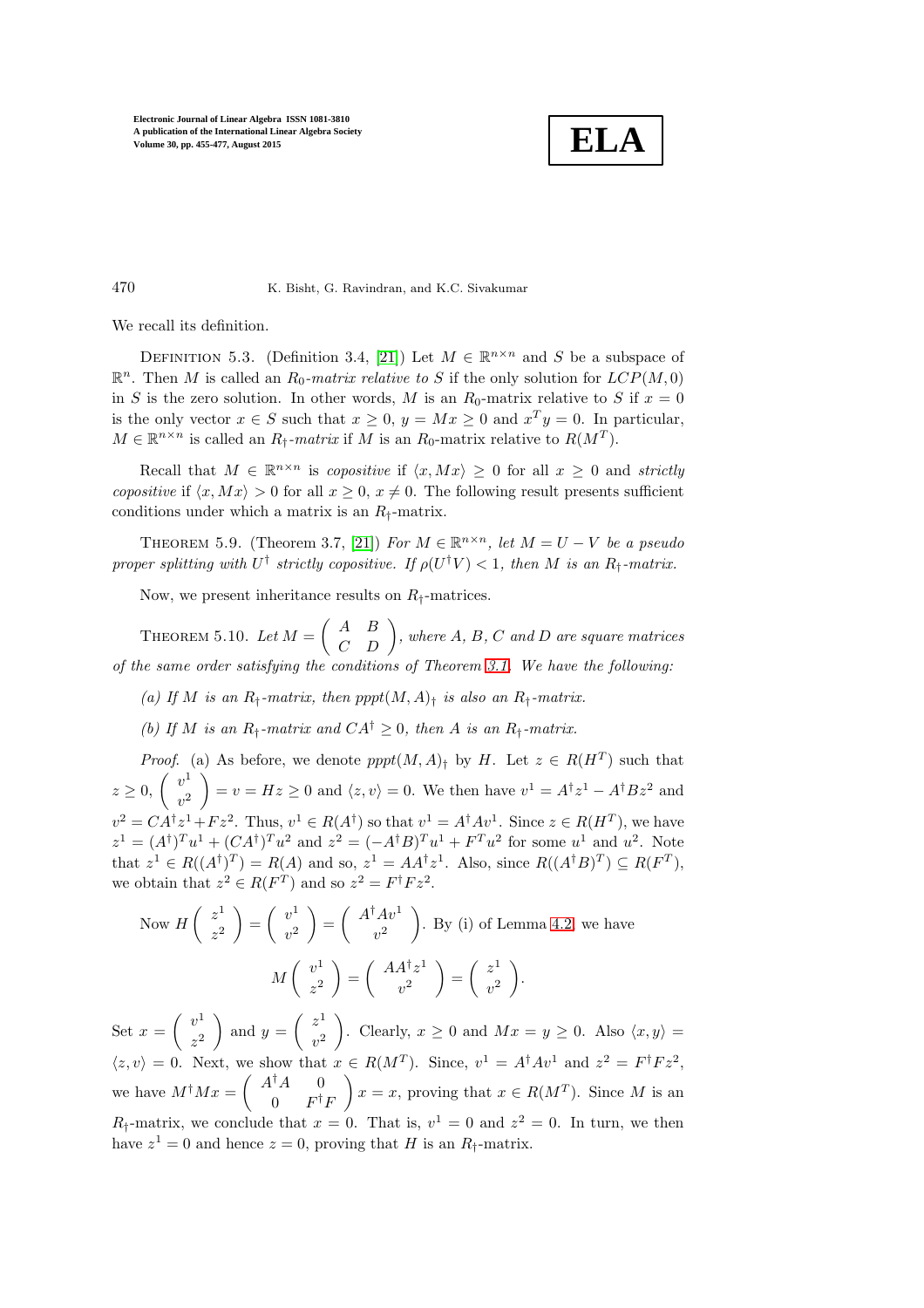$$
\boxed{\textbf{ELA}}
$$

Pseudo Schur Complements and Pseudo Principal Pivot Transforms 471

(b) Let  $x \in R(A^T)$  be such that  $x \geq 0$ ,  $y = Ax \geq 0$  and  $\langle x, y \rangle = 0$ . Define  $z =$  $\int x$  $\theta$  $\Big) \geq 0$ . Then  $M^{\dagger} M z = z$ , since  $A^{\dagger} A x = x$ . Since  $C^{\dagger} A \geq 0$  and  $Ax \geq 0$ , we have  $Cx = (CA^{\dagger})(Ax) \ge 0.$  Set  $v = Mz = \begin{pmatrix} Ax \\ Cx \end{pmatrix}$ . Then  $v \ge 0$  and  $\langle z, v \rangle = \langle x, y \rangle = 0.$ Since M is an  $R_+$  matrix, we have  $z = 0$  and hence  $x = 0$ . This proves that A is an  $R_{\dagger}$ -matrix.  $\Box$ 

Again, an analogous result holds for the complementary pseudo principal pivot transform. The proof is similar to the proof of the theorem above and hence, it is omitted.

THEOREM 5.11. Let  $M = \begin{pmatrix} A & B \\ C & D \end{pmatrix}$ , where A, B, C and D are square matrices of the same order satisfying the conditions of Theorem [3.2.](#page-4-0) Then the following hold:

- (a) If M is an  $R_t$ -matrix then so is the matrix cpppt $(M, D)_t$ .
- (b) If M is an  $R_t$ -matrix and  $B^{\dagger}D > 0$  then so is D.

6. Eigenvalue and eigenvector relationships. In this concluding section, we discuss relationships between the spectra and the left eigenspaces of the pseudo principal pivot transform  $pppt(M, A)$ <sub>†</sub> and  $M = \begin{pmatrix} A & B \\ C & D \end{pmatrix}$ . Almost the entire theory corresponding to the invertible case, as discussed in [\[20\]](#page-21-5), is recovered for the singular case in a suitable frame work. In the rest of the section, we suppose that A is range-symmetric and that the inclusions in Theorem [3.1](#page-3-0) hold. Let  $T_1$  be the block matrix with the same block sizes as M such that  $T_1 = \begin{pmatrix} 0 & 0 \\ 0 & I \end{pmatrix}$  $0 \quad I$ and  $T_2 = I - T_1$ . Let

$$
\mathbf{L}^{\mathbf{C}\, \mathbf{U}}
$$

(6.1) 
$$
C_1 = T_2 + T_1 M \text{ and } C_2 = T_1 + T_2 M.
$$

Suppose that  $R(B) \subseteq R(A)$  then, by Lemma [4.3](#page-9-0)  $C_1 C_2^{\dagger} = pppt(M, A)_{\dagger}$ . We investigate the question of when M and  $H = pppt(M, A)$ <sub>t</sub> share a left eigenvector. In other words, we ask when there exists a nonzero  $x \in \mathbb{R}^n$  such that

(6.2) 
$$
x^T M = \lambda x^T \quad and \quad x^T H = \mu x^T
$$

for  $\lambda, \mu \in \mathbb{R}$ . First, we consider the case  $\lambda = \mu = -1$ . The following result may be compared with observation 5.1 in [\[20\]](#page-21-5).

THEOREM 6.1. Let  $M$  be defined as above such that  $A$  is a range-symmetric. Then  $-1 \in \sigma(M)$  if and only if  $-1 \in \sigma(H)$ . Also, the corresponding left eigenvectors are common to M and H.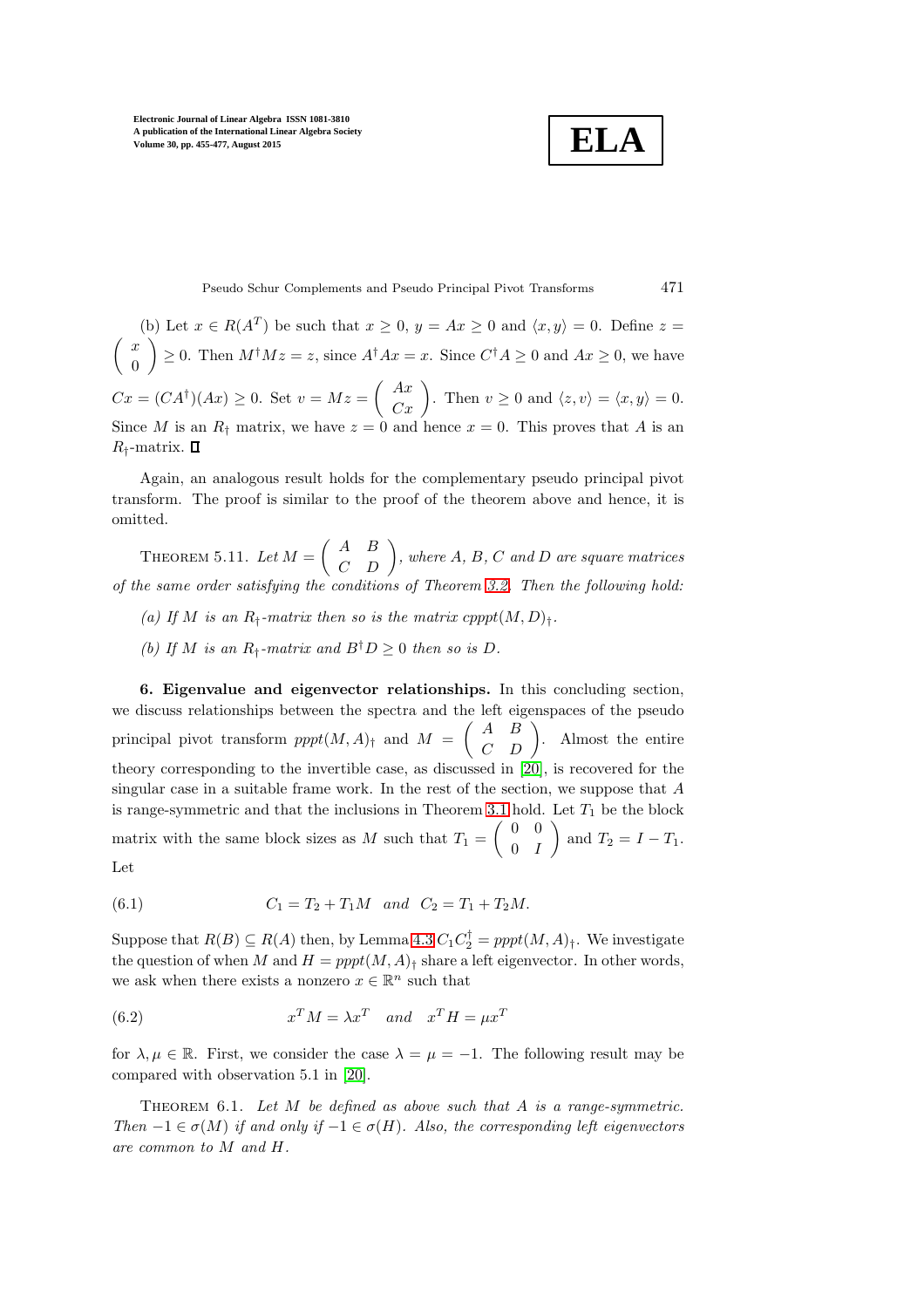**ELA**

## 472 K. Bisht, G. Ravindran, and K.C. Sivakumar

*Proof.* We have,  $x^T M = -x^T \Leftrightarrow x^T (C_1 + C_2 - I) = -x^T \Leftrightarrow x^T (C_1 + C_2) =$  $0 \Leftrightarrow x^T C_1 = -x^T C_2$ . Post multiplying by  $C_2^{\dagger}$ , we then have  $x^T H = -x^T C_2 C_2^{\dagger}$ . Since A is range-symmetric, we then have  $AA^{\dagger} = A^{\dagger}A$  which further implies that  $C_2 C_2^{\dagger} = C_2^{\dagger} C_2$ . Also, using the facts that  $MC_2^{\dagger} C_2 = M$  and  $x^T M = -x^T$ , we conclude that  $-x^T C_2 C_2^{\dagger} = -x^T C_2^{\dagger} C_2 = -x^T$ .

Conversely, let  $x^T H = -x^T$ . Then  $x^T C_1 C_2^{\dagger} = -x^T$  so that  $x^T C_1 C_2^{\dagger} C_2 = -x^T C_2$ . Now,  $C_1 C_2^{\dagger} C_2 = \begin{pmatrix} AA^{\dagger} & 0 \\ C & D \end{pmatrix}$  and so we have,  $(C_1 C_2^{\dagger} C_2)^T x = \begin{pmatrix} AA^{\dagger} u & C^T v \\ 0 & D^T v \end{pmatrix}$  $0$   $D^T v$  $=$  $\begin{pmatrix} u & C^T v \end{pmatrix}$  $0 \quad D^T v$  $\Bigg) = C_1^T x$ , where  $x = \begin{pmatrix} u \\ v \end{pmatrix}$  $\overline{v}$ ). Thus,  $x^TC_1C_2^{\dagger}C_2 = x^TC_1$ . So, we have  $x^TC_1 = -x^TC_2$  which implies that  $x^TM = -x^T$ . Thus,  $-1 \in \sigma(H)$  implies that  $-1 \in \sigma(M)$ .  $\Box$ 

<span id="page-17-0"></span>The next result is an analogue of Theorem 5.2, [\[20\]](#page-21-5).

THEOREM 6.2. Let M be defined as above. Suppose that  $x^T M = \lambda x^T$  and  $x^T H = \mu x^T$  for some nonzero  $x \in \mathbb{R}^n$ . Then both the following statements hold:

(a) If  $\lambda \neq \mu$ , then  $\frac{1+\lambda}{1+\mu} \in \sigma(A)$ .

(b) If  $\lambda \neq \frac{1}{\mu}$ , then  $\mu \frac{1+\lambda}{1+\mu} \in \sigma(D)$ .

*Proof.* (a) We have  $x^T(C_1 + C_2 - I) = \lambda x^T$  and  $x^T C_1 C_2^{\dagger} = \mu x^T$ . Postmultiplying the second equation by  $C_2$  we have  $x^T C_1 C_2^{\dagger} C_2 = \mu x^T C_2$ . As before, since  $x^T C_1 C_2^{\dagger} C_2 = x^T C_1$ , we have  $x^T C_1 = \mu x^T C_2$ . Substituting this in the first equation, we get  $x^T[(1+\mu)C_2 - (1+\lambda)I] = 0$ . Thus, every common left eigenvector of M and H is a left eigenvector of  $X := (1 + \mu)C_2 - (1 + \lambda)I$ , corresponding to the eigenvalue zero. Then  $X$  is a singular matrix. Similarly, it follows that every common left eigenvector of M and H is a left eigenvector of Y :=  $(1 + \mu)C_1 - \mu(1 + \lambda)I$ , corresponding to the eigenvalue zero. Rewriting  $X$  in the block form, we have

$$
X = \begin{pmatrix} (1+\mu)A - (1+\lambda)I & (1+\mu)B \\ 0 & (\mu-\lambda)I \end{pmatrix}.
$$

Let  $\lambda \neq \mu$ . If  $\mu = -1$ , then  $\lambda \neq -1$  and so the diagonal blocks of X are non-singular so that X would be non-singular, a contradiction. Hence  $\mu + 1 \neq 0$ . Let  $x^T X = 0$ , with  $x = \begin{pmatrix} u \\ v \end{pmatrix}$  $\overline{v}$ ). Then  $(1 + \mu)A^T u = (1 + \lambda)u$  and  $(1 + \mu)B^T u + (\mu - \lambda)v = 0$ . If  $u = 0$ , then  $v \neq 0$  so that  $\lambda = \mu$ , a contradiction. Hence,  $u \neq 0$ . Thus,  $\frac{1+\lambda}{1+\mu} \in \sigma(A)$ , proving (a).

(b) As in part (a), the block matrix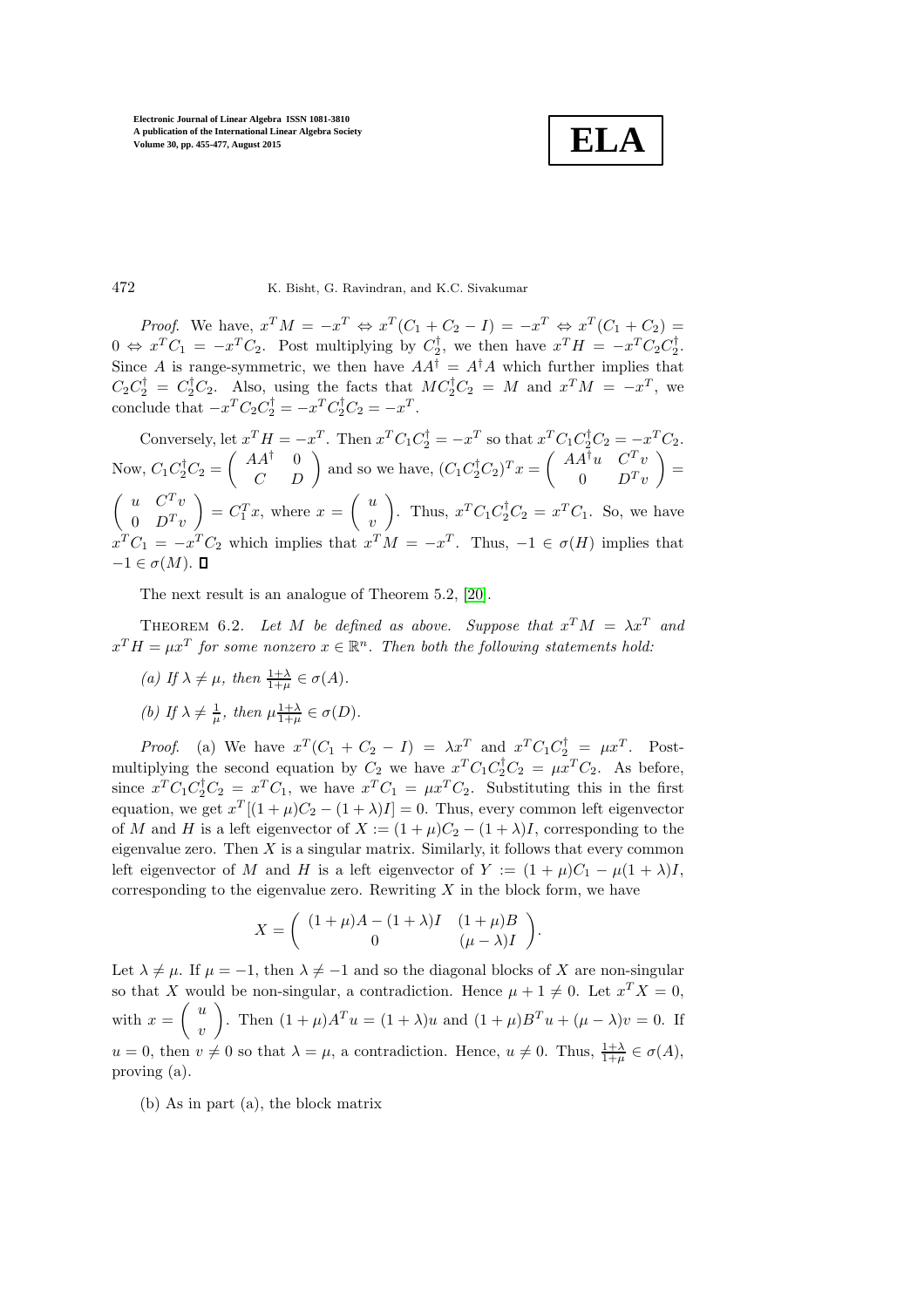$$
\boxed{\textbf{ELA}}
$$

Pseudo Schur Complements and Pseudo Principal Pivot Transforms 473

$$
Y=\left(\begin{array}{cc} (1-\mu\lambda)I & 0\\ (1+\mu)C & (1+\mu)D-\mu(1+\lambda)I \end{array}\right)
$$

is a singular matrix. Let  $1 - \mu\lambda \neq 0$ . If  $\mu = -1$  then  $\lambda \neq -1$  and so the diagonal blocks of  $Y$  are non-singular so that  $Y$  would be non-singular, a contradiction. Hence,  $1 + \mu \neq 0$ . Let  $x = \begin{pmatrix} u \\ v \end{pmatrix}$  $\overline{v}$ such that  $x^T Y = 0$ . Then  $(1 + \mu)D^T v = \mu(1 + \lambda)v$  and  $(1 - \mu \lambda)u + (1 + \mu)C^{T}v = 0$ . If  $v = 0$ , then  $u \neq 0$  so that  $1 - \mu \lambda = 0$ , a contradiction. Hence,  $v \neq 0$ . Thus,  $\mu \frac{1+\lambda}{1+\mu} \in \sigma(D)$ , proving (b).

<span id="page-18-0"></span>The following result extends Theorem 5.3 (a), [\[20\]](#page-21-5).

Theorem 6.3. Let M be partitioned as above. Let M and H have a common eigenvector corresponding to the eigenvalues  $\lambda \in \sigma(M)$  and  $\mu \in \sigma(H)$ , respectively. Let  $\lambda = \mu \ (\neq -1)$ . Then there exist vectors u and v with at least one of them being nonzero such that

(6.3) 
$$
A^T u = u, \ B^T u = 0, \ C^T v + (1 - \lambda) u = 0 \ and \ D^T v = \lambda v.
$$

In this case, either  $\lambda = 1$  and  $1 \in \sigma(A)$ , or  $\lambda \in \sigma(D)$ .

Conversely, if there exist vectors u and v, not both zero, that satisfy the equation (6.3) then M and H have a common eigenvector corrresponding to the eigenvalue  $\lambda \in \sigma(M) \cap \sigma(H)$ .

*Proof.* As argued earlier, if x is a common eigenvector for  $M$  and  $H$  corresponding to the eigenvalues  $\lambda$  and  $\mu$ , respectively, then x satisfies the equations  $X^T x = 0$  and  $Y^T x = 0$ . Here

$$
X = (1 + \lambda) \begin{pmatrix} A - I & B \\ 0 & 0 \end{pmatrix} \text{ and } Y = (1 + \lambda) \begin{pmatrix} (1 - \lambda)I & 0 \\ C & D - \lambda I \end{pmatrix}.
$$

Set  $x = \begin{pmatrix} u \\ v \end{pmatrix}$  $\overline{v}$ ). Then at least one of  $u, v$  is nonzero. It may be verified that u and v satisfy the equations as in the proof of Theorem [6.2.](#page-17-0) If  $v = 0$ , then  $u \neq 0$  and so the equation  $A^T u = u$  implies that  $1 \in \sigma(A)$ . The equation  $C^T v + (1 - \lambda)u = 0$  yields  $\lambda = \mu = 1$ . On the other hand, if  $u = 0$ , then  $v \neq 0$  and so the equation  $D^{T}v = \lambda v$ implies that  $\lambda \in \sigma(D)$ .

Conversely, suppose that  $u$  and  $v$ , not both zero, satisfy the four equations as above. With  $0 \neq x = \begin{pmatrix} u \\ v \end{pmatrix}$  $\overline{v}$ we then have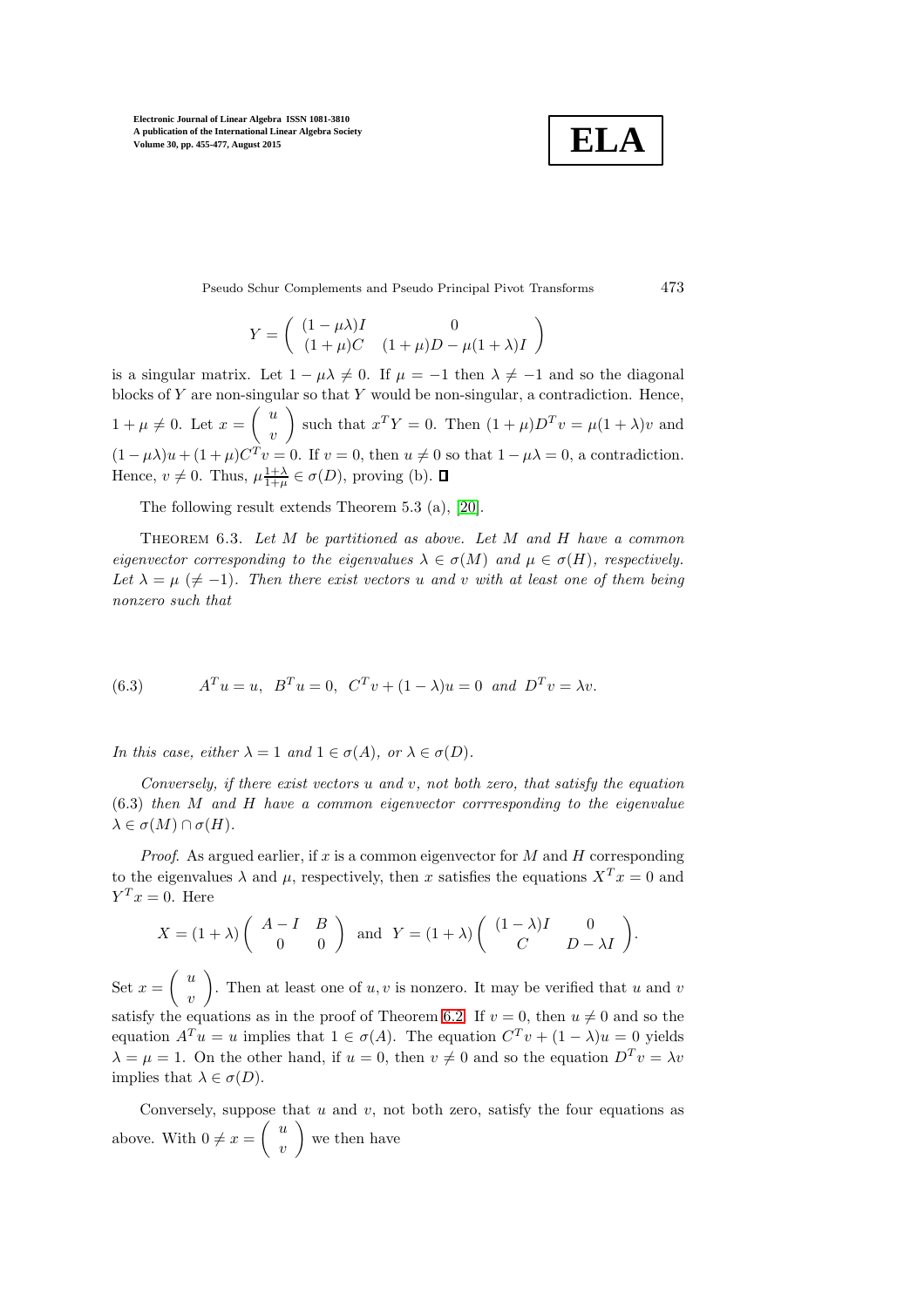

474 K. Bisht, G. Ravindran, and K.C. Sivakumar

$$
C_2^T x = \left(\begin{array}{c} A^T u \\ B^T u + v \end{array}\right) = \left(\begin{array}{c} u \\ v \end{array}\right) = x.
$$

We also have

$$
C_1^T x = \left(\begin{array}{c} u + C^T v \\ D^T v \end{array}\right) = \lambda \left(\begin{array}{c} u \\ v \end{array}\right) = \lambda x.
$$

Thus,

$$
M^T x = (C_1^T + C_2^T - I)x = \lambda x.
$$

Further,

$$
HT x = (C1 C2\dagger)T x = (C2\dagger)T C1T x = \lambda (C2\dagger)T x.
$$

Since  $x = C_2^T x$  and  $C_2 C_2^{\dagger} = \begin{pmatrix} AA^{\dagger} & 0 \\ 0 & B \end{pmatrix}$  $0 \quad I$ , we have

$$
H^T x = \lambda (C_2^{\dagger})^T C_2^T x = \lambda (C_2 C_2^{\dagger})^T x = \lambda C_2 C_2^{\dagger} x = \lambda \begin{pmatrix} A A^{\dagger} u \\ v \end{pmatrix}.
$$

Since A is range-symmetric and  $u \in R(A^T)$ , we have  $AA^{\dagger}u = A^{\dagger}Au = u$ . Thus,  $H<sup>T</sup> x = \lambda x$ , completing the proof of the converse part.  $\Box$ 

The case  $\lambda = \frac{1}{\mu}$  is considered next.

<span id="page-19-0"></span>THEOREM  $6.4$ . Let  $M$  and  $H$  have a common eigenvector corresponding to the eigenvalues  $\lambda \in \sigma(M)$  and  $\mu \in \sigma(H)$ , respectively. Let  $\lambda = \frac{1}{\mu} \ (\neq 1, -1)$ . Then there exist vectors u and v with at least one of them being nonzero such that

(6.4) 
$$
A^T u = \lambda u, B^T u + (1 - \lambda)v = 0, C^T v = 0 \text{ and } D^T v = v.
$$

In this case,  $\lambda \in \sigma(A)$ .

Conversely, if there exist vectors  $u$  and  $v$ , not both zero, that satisfy the equations (6.4) then M and H have a common eigenvector corresponding to the eigenvalues  $\lambda \in \sigma(M)$  and  $\mu \in \sigma(H)$ , respectively with  $\lambda = \frac{1}{\mu}$ .

*Proof.* Here 
$$
X = \frac{1+\lambda}{\lambda} \begin{pmatrix} A - \lambda I & B \\ 0 & (1-\lambda)I \end{pmatrix}
$$
 and  $Y = \frac{1+\lambda}{\lambda} \begin{pmatrix} 0 & 0 \\ C & D-I \end{pmatrix}$ . Let  $x$  be a common eigenvector, with  $x = \begin{pmatrix} u \\ v \end{pmatrix}$ . Then at least one of  $u, v$  is nonzero.

 $\overline{v}$ It may now be verified that the equations as above, hold.

If  $u = 0$ , then  $v \neq 0$ . However, this contradicts the equation  $B<sup>T</sup> u + (1 - \lambda)v = 0$ ,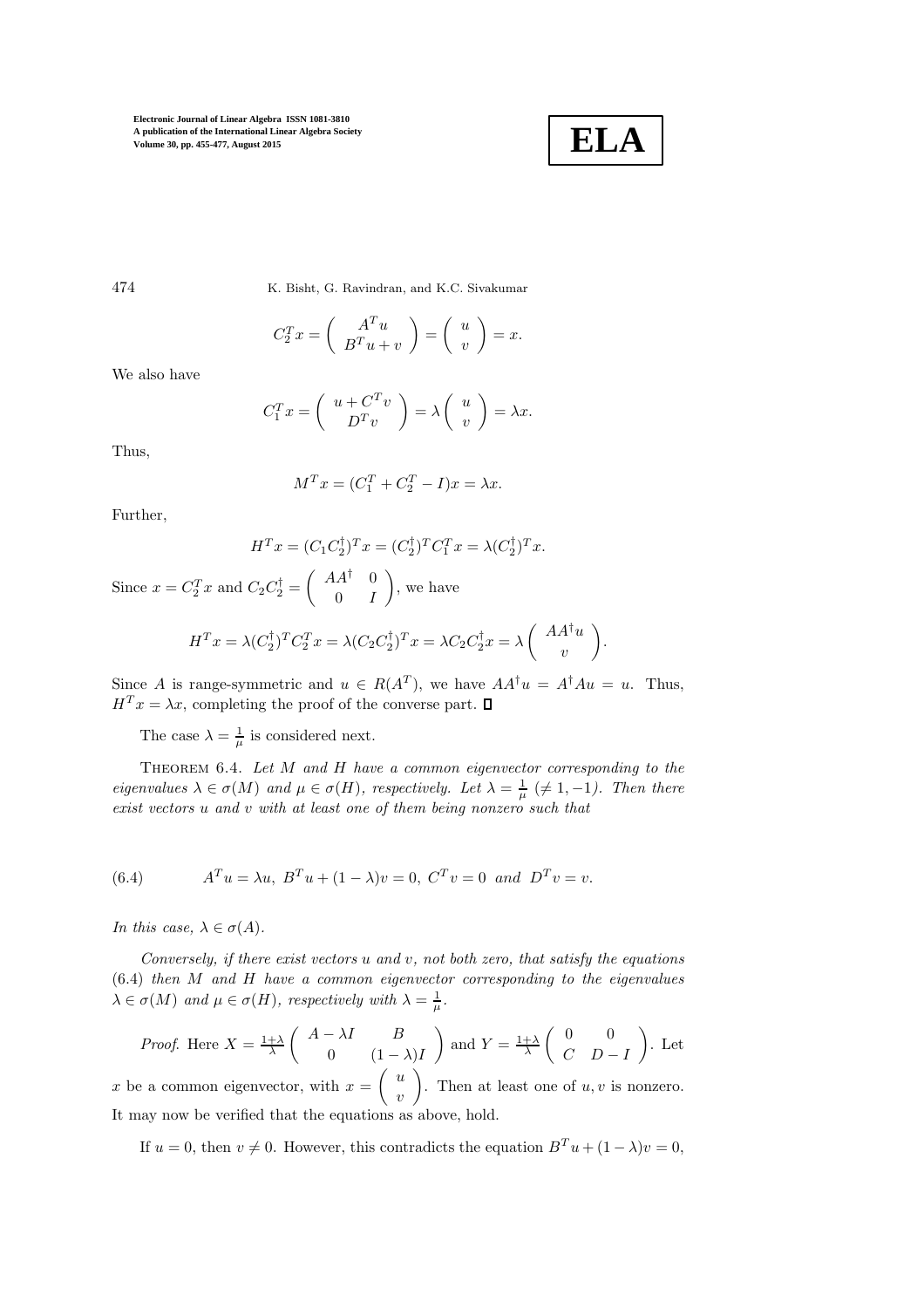$$
\boxed{\textbf{ELA}}
$$

Pseudo Schur Complements and Pseudo Principal Pivot Transforms 475

as  $\lambda \neq 1$ . So,  $u \neq 0$ , showing that  $\lambda \in \sigma(A)$ .

For the converse part, we have

$$
C_2^T x = \begin{pmatrix} A^T u \\ B^T u + v \end{pmatrix} = \begin{pmatrix} \lambda u \\ \lambda v \end{pmatrix} = \lambda x.
$$

We also have

$$
C_1^T x = \left(\begin{array}{c} u + C^T v \\ D^T v \end{array}\right) = \left(\begin{array}{c} u \\ v \end{array}\right) = x.
$$

A calculation similar to the previous result shows that  $M^T x = \lambda x$  and  $H^T x = \frac{1}{\lambda} x$ , completing the proof.  $\square$ 

<span id="page-20-0"></span>The results above are summarized in the following result. This could be considered as an analogue of Corollary 5.4, [\[20\]](#page-21-5).

COROLLARY 6.1. Let  $M = \begin{pmatrix} A & B \\ C & D \end{pmatrix}$  and H denote the pseudo principal pivot transform of M. Let A be range-symmetric and assume that the inclusion relations of Theorem [3.1](#page-3-0) are satisfied, i.e.,  $R(C^T) \subseteq R(A^T)$ ,  $R(B) \subseteq R(A)$ ,  $R(C) \subseteq R(F)$  and  $R(B^T) \subseteq R(F^T)$ . Suppose that M and H have a common eigenvector corresponding to the eigenvalues  $\lambda \in \sigma(M)$  and  $\mu \in \sigma(H)$ , respectively with neither being equal to  $-1$ . Then there exist numbers α, β such that α + β − 1 = λ and  $\mu = \frac{\beta}{\alpha}$  with α ∈ σ(A) or  $\beta \in \sigma(D)$ .

*Proof.* Case (i): Let  $\lambda = \mu$ . Set  $\alpha = 1$  and  $\beta = \lambda$ . If  $\lambda \neq 1$ , by Theorem [6.3,](#page-18-0) we have  $\beta \in \sigma(D)$ . On the other hand, if  $\beta \notin \sigma(D)$ , again by Theorem [6.3,](#page-18-0) we have  $\lambda = 1$  and  $\alpha \in \sigma(A)$ . Also,  $\alpha + \beta - 1 = \lambda$  and  $\frac{\beta}{\alpha} = \lambda = \mu$ .

Case (ii):  $\lambda \neq \mu$ . Set  $\alpha = \frac{1+\lambda}{1+\mu}$  and  $\beta = \mu \frac{1+\lambda}{1+\mu}$ . Then, by (a) of Theorem [6.2,](#page-17-0) we have  $\alpha \in \sigma(A)$ . Also,  $\alpha + \beta - 1 = \lambda$  and  $\frac{\beta}{\alpha} = \mu$ .

Case (iii):  $\lambda = \frac{1}{\mu}$ . Define  $\alpha = \lambda$  and  $\beta = 1$ . Then, by Theorem [6.4,](#page-19-0) we have  $\alpha \in \sigma(A)$ . Also,  $\alpha + \beta - 1 = \lambda$  and  $\frac{\beta}{\alpha} = \frac{1}{\lambda} = \mu$ .

Case (iv):  $\lambda \neq \frac{1}{\mu}$ . Set  $\beta = \mu \frac{1+\lambda}{1+\mu}$  and  $\alpha = \frac{1+\lambda}{1+\mu}$ . Then by (b) of Theorem [6.2,](#page-17-0) we have  $\beta \in \sigma(D)$ . Further,  $\alpha + \beta - 1 = 1 + \lambda - 1 = \lambda$  and  $\frac{\beta}{\alpha} = \mu$ .

This completes the proof.  $\square$ 

Acknowledgment. The authors thank the referees for a meticulous reading of the manuscript. Their comments and suggestions have significantly improved the presentation of the paper.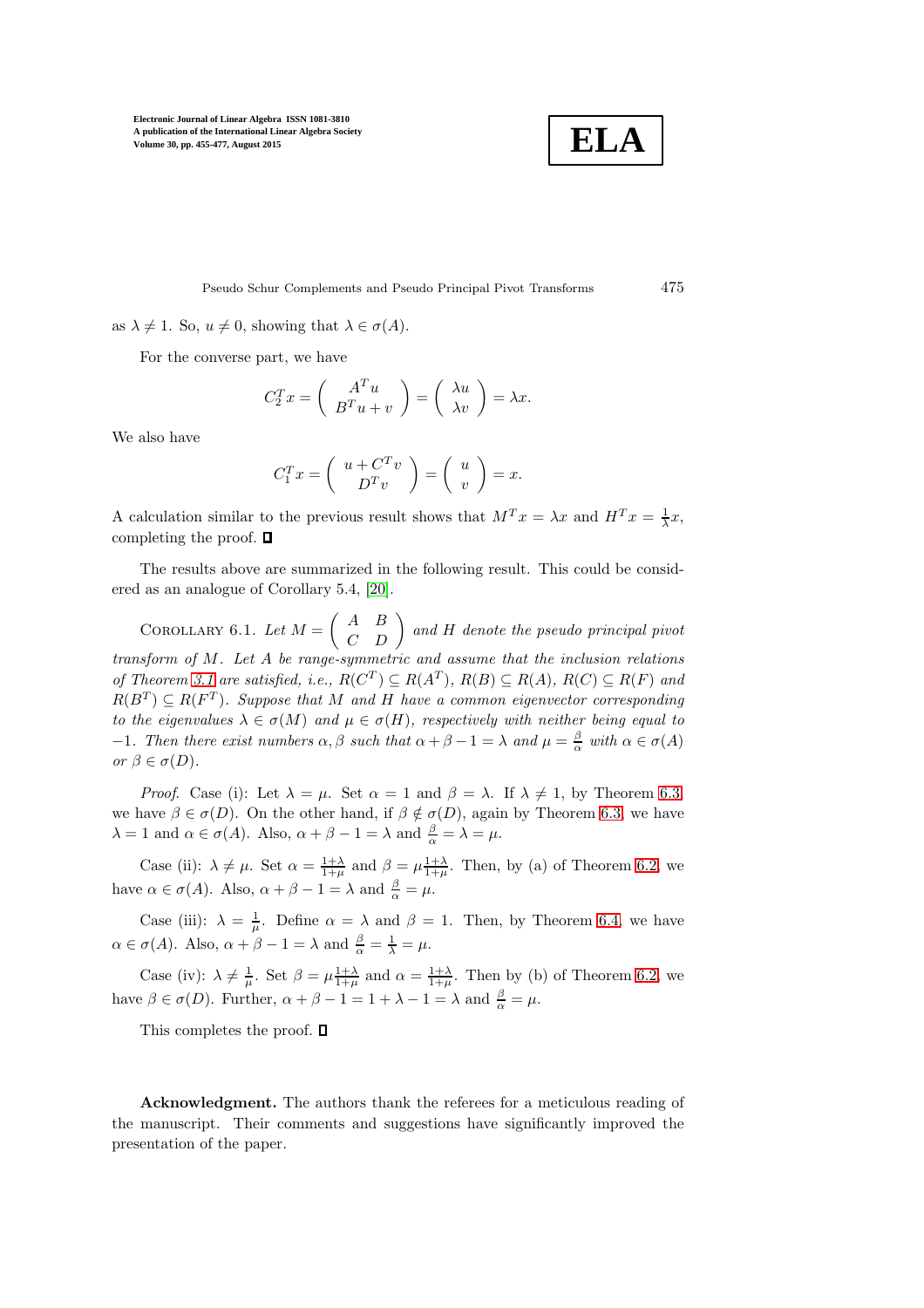

### 476 K. Bisht, G. Ravindran, and K.C. Sivakumar

#### REFERENCES

- <span id="page-21-17"></span><span id="page-21-0"></span>[1] A. Albert. Conditions for positive and nonnegative definiteness in terms of pseudo inverses. *SIAM J. Appl. Math.*, 17:434–440, 1969.
- [2] H. Bart and V.E. Tsekanovskii. Complementary Schur complements. *Linear Algebra Appl.*, 197/198:651–658, 1994.
- <span id="page-21-9"></span>[3] A. Ben-Israel and T.N.E. Greville. *Generalized Inverses: Theory and Applications*. Springer-Verlag, New York, 2003.
- <span id="page-21-11"></span>[4] A. Berman and R.J. Plemmons. *Nonnegative Matrices in the Mathematical Sciences*. SIAM, Philadelphia, 1994.
- <span id="page-21-12"></span>[5] A. Berman and R.J. Plemmons. Monotonicity and the generalized inverse. *SIAM J. Appl. Math.*, 22:155–161, 1972.
- <span id="page-21-14"></span><span id="page-21-10"></span>[6] A. Berman and R.J. Plemmons. Cones and iterative methods for best least squares solutions of linear systems. *SIAM J. Numer. Anal.*, 11:145–154, 1974.
- <span id="page-21-16"></span>[7] P. Bhimasankaram. On generalized inverses of partitioned matrices. *Sankhya Ser. A*, 33:311–314, 1971.
- [8] J.K. Baksalary and G.P.H. Styan. Generalized inverses of partitioned matrices in Banachiewicz-Schur form. *Linear Algebra Appl.*, 354:41–47, 2002.
- <span id="page-21-15"></span>[9] F. Burns, D. Carlson, E.V. Haynsworth, and T. Markham. Generalized inverse formulas using the Schur complement. *SIAM J. Appl. Math.*, 26:254–259, 1974.
- <span id="page-21-2"></span><span id="page-21-1"></span>[10] D. Carlson. What are Schur complements, anyway?. *Linear Algebra Appl.*, 74:257–275, 1986.
- [11] D. Carlson, E.V. Haynsworth, and T.L. Markham. A generalization of the Schur complement by means of the Moore-Penrose inverse. *SIAM J. Appl. Math.*, 26:169–175, 1974.
- <span id="page-21-22"></span>[12] R.W. Cottle, J-S. Pang, and R.E. Stone. *The Linear Complementarity Problem*. Academic Press, Boston, 1992.
- <span id="page-21-18"></span>[13] D.S. Cvetković-Ilí. Expression of the Drazin and MP-inverse of partitioned matrix and quotient identity of generalized Schur complement. *Appl. Math. Comput.*, 213:18–24, 2009.
- <span id="page-21-21"></span>[14] M. Fiedler and V. Ptak. On matrices with non-positive off-diagonal elements and positive principal minors. *Czechoslovak Math. J.*, 12:382–400, 1962.
- <span id="page-21-19"></span><span id="page-21-13"></span>[15] T.N.E. Greville. Note on the generalized inverse of a matrix product. *SIAM Rev.*, 8:518–521, 1966.
- [16] T.L. Markham. An application of theorems of Schur and Albert. *Proc. Amer. Math. Soc.*, 59:205–210, 1976.
- <span id="page-21-7"></span>[17] A.R. Meenakshi. Principal pivot transforms of an EP matrix. *C.R. Math. Rep. Acad. Sci. Canada*, 8:121–126, 1986.
- <span id="page-21-20"></span>[18] M. Rajesh Kannan and K.C. Sivakumar. P†-matrices: A generalization of P-matrices. *Linear Multilinear Algebra*, 62:1–12, 2014.
- <span id="page-21-8"></span>[19] M. Rajesh Kannan and R.B. Bapat. Generalized principal pivot transform. *Linear Algebra Appl.*, 454:49–56, 2014. Corrigendum, 459:620–621, 2014.
- <span id="page-21-5"></span>[20] O. Slyusareva and M. Tsatsomeros. Mapping and preserver properties of the principal pivot transform. *Linear Multilinear Algebra*, 56:279–292, 2008.
- <span id="page-21-23"></span>[21] K.C. Sivakumar. A class of singular  $R_0$ -matrices and extensions to semidefinite linear complementarity problems. *Yugosl. J. Oper. Res.*, 23:163–172, 2013.
- <span id="page-21-6"></span>[22] R. Sznajder, M.S. Gowda, and J. Tao. On the inheritance of some complementarity properties by Schur complements. *Pac. J. Optim.*, 10:343–357, 2012.
- <span id="page-21-4"></span>[23] M. Tsatsomeros. Principal pivot transforms: Properties and applications. *Linear Algebra Appl.*, 307:151–165, 2000.
- <span id="page-21-3"></span>[24] A.W. Tucker. Principal pivotal transforms of square matrices. *SIAM Rev.*, 5:305, 1963.